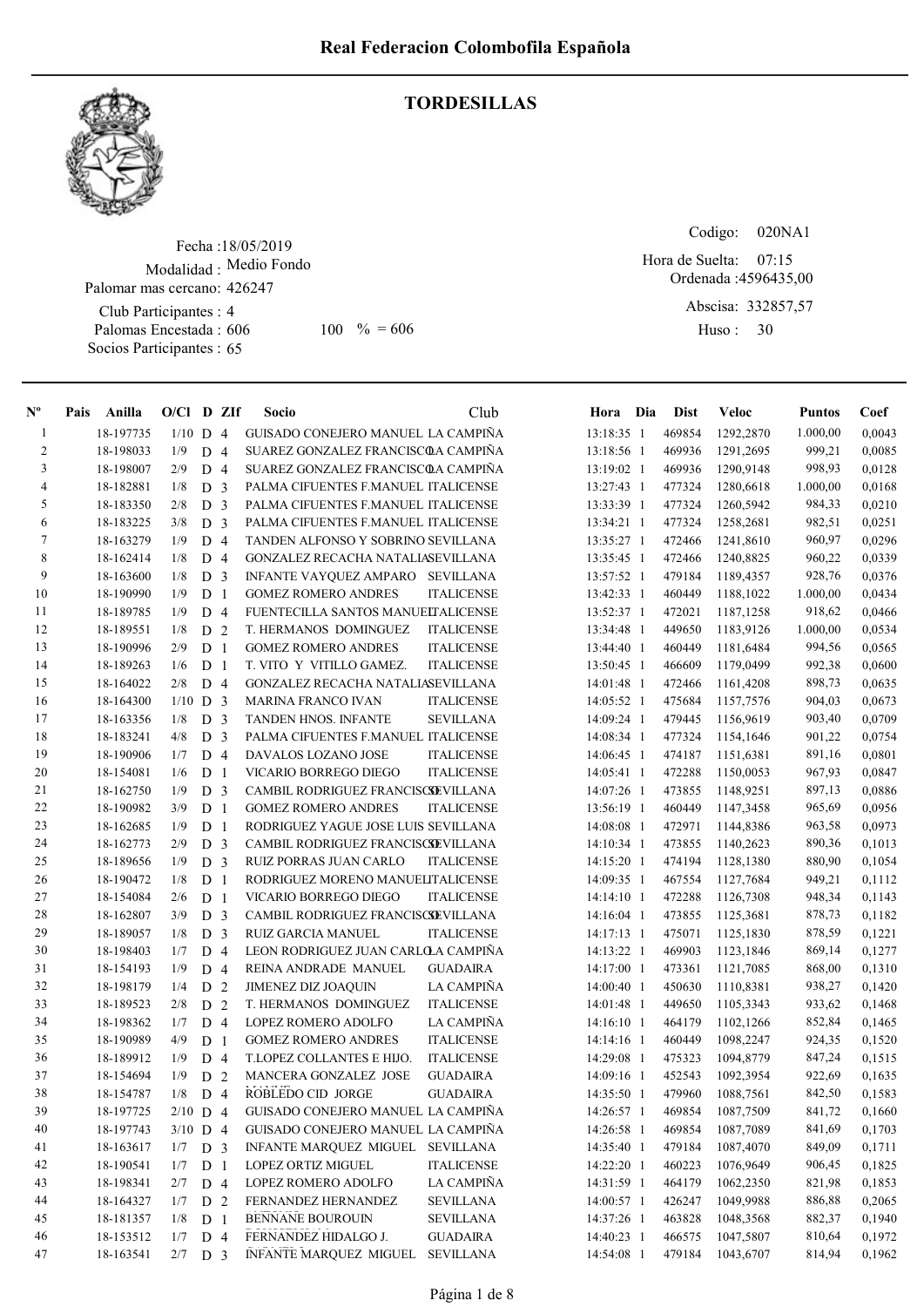|                           | TORDESILLAS 020NA196 18/05/2019 |            |                |                |                                      |                           |              |     |             |              |               |        |
|---------------------------|---------------------------------|------------|----------------|----------------|--------------------------------------|---------------------------|--------------|-----|-------------|--------------|---------------|--------|
| $\mathbf{N}^{\mathbf{o}}$ | Pais Anilla                     | O/Cl D ZIf |                |                | Socio                                | Club                      | Hora         | Dia | <b>Dist</b> | <b>Veloc</b> | <b>Puntos</b> | Coef   |
| 48                        | 18-183121                       | 1/7        | D <sub>3</sub> |                | FERNANDEZ GONZALEZ PEDROTALICENSE    |                           | 14:52:50 1   |     | 477193      | 1042,2854    | 813,86        | 0,2012 |
| 49                        | 18-189901                       | 2/9        | D 4            |                | T.LOPEZ COLLANTES E HIJO.            | <b>ITALICENSE</b>         | 14:51:57 1   |     | 475323      | 1040,2079    | 804,93        | 0,2062 |
| 50                        | 18-189906                       | 3/9        | D <sub>4</sub> |                | T.LOPEZ COLLANTES E HIJO.            | <b>ITALICENSE</b>         | 14:52:06 1   |     | 475323      | 1039,8665    | 804,67        | 0,2104 |
| 51                        | 18-162952                       | 1/5        | D <sub>2</sub> |                | MOHEDANO OSTOS GUILLERMSEVILLANA     |                           | 14:36:44 1   |     | 458767      | 1038,5610    | 877,22        | 0,2223 |
| 52                        | 18-153502                       | 2/7        | D <sub>4</sub> |                | FERNANDEZ HIDALGO J.                 | <b>GUADAIRA</b>           | 14:45:46 1   |     | 466575      | 1035,0699    | 800,95        | 0,2229 |
| 53                        | 18-198921                       | 1/7        | D              | 2              | CASADO VEGA JUAN MANUE LA CAMPIÑA    |                           | 14:40:32 1   |     | 461061      | 1034,8519    | 874,09        | 0,2299 |
| 54                        | 18-189770                       | 2/9        | D <sub>4</sub> |                | FUENTECILLA SANTOS MANUELTALICENSE   |                           | $14:53:15$ 1 |     | 472021      | 1030,0513    | 797,07        | 0,2288 |
| 55                        | 18-189932                       | 4/9        | D <sub>4</sub> |                | T.LOPEZ COLLANTES E HIJO.            | <b>ITALICENSE</b>         | 14:57:42 1   |     | 475323      | 1027,2812    | 794,93        | 0,2314 |
| 56                        | 18-164788                       | 2/8        | D <sub>3</sub> |                | INFANTE VAYQUEZ AMPARO SEVILLANA     |                           | 15:01:58 1   |     | 479184      | 1026,1632    | 801,27        | 0,2337 |
| 57                        | 18-183347                       | 1/6        | D <sub>3</sub> |                | FERNANDEZ CALVO J.CARLOS ITALICENSE  |                           | 15:00:10 1   |     | 475683      | 1022,6077    | 798,49        | 0,2397 |
| 58                        | 18-181166                       | 2/8        | D <sub>1</sub> |                | <b>BENNANE BOUROUIN</b>              | <b>SEVILLANA</b>          | 14:49:33 1   |     | 463828      | 1020,4114    | 858,85        | 0,2501 |
| 59                        | 18-197762                       | $4/10$ D 4 |                |                | GÛISADO CONEJERO MANUEL LA CAMPIÑA   |                           | 14:58:33 1   |     | 469854      | 1013,5994    | 784,34        | 0,2511 |
| 60                        | 18-197770                       | $5/10$ D 4 |                |                | GUISADO CONEJERO MANUEL LA CAMPIÑA   |                           | 14:58:34 1   |     | 469854      | 1013,5630    | 784,31        | 0,2554 |
| 61                        | 18-199012                       | 1/9        | D <sub>4</sub> |                | FERNANDEZ RODRIGUEZ JOSE LA CAMPIÑA  |                           | 15:00:01 1   |     | 469927      | 1010,5595    | 781,99        | 0,2596 |
| 62                        | 18-154431                       | 1/4        | D <sub>4</sub> |                | IGLESIAS CRESPO JOAQUÍN              | <b>GUADAIRA</b>           | 15:26:20 1   |     | 496020      | 1009,5387    | 781,20        | 0,2500 |
| 63                        | 18-162435                       | 2/9        | $D_4$          |                | TANDEN ALFONSO Y SOBRINO SEVILLANA   |                           | 15:04:28 1   |     | 472466      | 1006,3888    | 778,76        | 0,2667 |
| 64                        | 18-162715                       | 2/9        | D <sub>1</sub> |                | RODRIGUEZ YAGUE JOSE LUIS SEVILLANA  |                           | 15:07:38 1   |     | 472971      | 1000,7144    | 842,27        | 0,2706 |
| 65                        | 18-181987                       | 3/9        | D <sub>4</sub> |                | FUENTECILLA SANTOS MANUELTALICENSE   |                           | 15:07:32 1   |     | 472021      | 998,9158     | 772,98        | 0,2754 |
| 66                        | 18-198054                       | 3/9        | D <sub>4</sub> |                | SUAREZ GONZALEZ FRANCISCOA CAMPINA   |                           | 15:05:46 1   |     | 469936      | 998,2355     | 772,45        | 0,2809 |
| 67                        | 18-198055                       | 4/9        | D <sub>4</sub> |                | SUAREZ GONZALEZ FRANCISCOA CAMPIÑA   |                           | $15:05:51$ 1 |     | 469936      | 998,0588     | 772,31        | 0,2851 |
| 68                        | 18-190894                       | 1/7        | D              | -1             | <b>GAMEZ CASTRO M.ANGEL</b>          | <b>ITALICENSE</b>         | 14:57:56 1   |     | 460108      | 993,8969     | 836,54        | 0,2956 |
| 69                        | 18-189622                       | 1/6        | D <sub>2</sub> |                | FALCON JIMENEZ J. ANTONIO ITALICENSE |                           | 15:01:55 1   |     | 463861      | 993,4556     | 839,12        | 0,2975 |
| 70                        | 18-163785                       | $2/10$ D 3 |                |                | <b>MARINA FRANCO IVAN</b>            | <b>ITALICENSE</b>         | 15:14:46 1   |     | 475684      | 991,4903     | 774,20        | 0,2943 |
| 71                        | 18-162686                       | 3/9        | D <sub>1</sub> |                | RODRIGUEZ YAGUE JOSE LUIS SEVILLANA  |                           | 15:13:06 1   |     | 472971      | 989,2721     | 832,64        | 0,3002 |
| 72                        | 18-163615                       | 3/7        | D <sub>3</sub> |                | INFANTE MARQUEZ MIGUEL               | <b>SEVILLANA</b>          | 15:19:26 1   |     | 479184      | 989,1640     | 772,38        | 0,3005 |
| 73                        | 18-163915                       | 1/6        | D <sub>4</sub> |                | ALBA PEREZ MANUEL                    | SEVILLANA                 | 15:08:37 1   |     | 468322      | 988,8208     | 765,17        | 0,3118 |
| 74                        | 18-190212                       | $1/10$ D 3 |                |                | JOAQUIN CLARO E HIJO                 | <b>ITALICENSE</b>         | 15:17:30 1   |     | 475367      | 985,2166     | 769,30        | 0,3113 |
| 75                        | 18-163739                       | 1/8        | D 4            |                | PEREZ JURADO JESUS                   | <b>ITALICENSE</b>         | 15:19:24 1   |     | 477157      | 985,0475     | 762,25        | 0,3144 |
| 76                        | 18-154441                       | 2/4        | D <sub>4</sub> |                | <b>IGLESIAS CRESPO JOAQUÍN</b>       | $\operatorname{GUADAIRA}$ | 15:38:44 1   |     | 496020      | 984,6877     | 761,97        | 0,3064 |
| 77                        | 18-189041                       | 2/8        | D <sub>3</sub> |                | RUIZ GARCIA MANUEL                   | <b>ITALICENSE</b>         | 15:18:02 1   |     | 475071      | 983,5160     | 767,97        | 0,3242 |
| 78                        | 18-154215                       | 2/9        | D <sub>4</sub> |                | REINA ANDRADE MANUEL                 | <b>GUADAIRA</b>           | 15:16:27 1   |     | 473361      | 983,1987     | 760,82        | 0,3296 |
| 79                        | 18-163712                       | 2/8        | D 4            |                | PEREZ JURADO JESUS                   | <b>ITALICENSE</b>         | 15:20:26 1   |     | 477157      | 982,9506     | 760,62        | 0,3311 |
| 80                        | 18-182894                       | 1/8        | D <sub>3</sub> |                | RODRIGUEZ UFANO JESUS                | <b>ITALICENSE</b>         | 15:18:56 1   |     | 475368      | 982,3006     | 767,02        | 0,3366 |
| 81                        | 18-154289                       | 2/8        | D 4            |                | ROBLEDO CID JORGE                    | <b>GUADAIRA</b>           | 15:26:04 1   |     | 479960      | 977,3826     | 756,32        | 0,3375 |
| 82                        | 18-154070                       | 3/6        | D <sub>1</sub> |                | VICARIO BORREGO DIEGO                | <b>ITALICENSE</b>         | 15:18:36 1   |     | 472288      | 976,6088     | 821,99        | 0,3472 |
| 83                        | 18-154305                       | 3/8        | D 4            |                | ROBLEDO CID JORGE                    | <b>GUADAIRA</b>           | 15:26:42 1   |     | 479960      | 976,1237     | 755,34        | 0,3459 |
| 84                        | 18-189567                       | 3/8        | D <sub>2</sub> |                | T. HERMANOS DOMINGUEZ                | <b>ITALICENSE</b>         | 14:56:02 1   |     | 449650      | 975,3091     | 823,80        | 0,3736 |
| 85                        | 18-181650                       | 1/5        | D <sub>1</sub> |                | GUTIERREZ GUTIERREZ PACO ITALICENSE  |                           | $15:11:12$ 1 |     | 462923      | 972,1189     | 818,21        | 0,3672 |
| 86                        | 18-183423                       | 2/7        | D <sub>3</sub> |                | FERNANDEZ GONZALEZ PEDROTALICENSE    |                           | 15:26:12 1   |     | 477193      | 971,4841     | 758,57        | 0,3604 |
| 87                        | 18-154117                       | 1/9        | D 4            |                | <b>LOPEZ RICO FCO JAVIER</b>         | <b>GUADAIRA</b>           | 15:17:22 1   |     | 468088      | 970,3987     | 750,91        | 0,3717 |
| $\bf 88$                  | 18-190307                       | 1/9        | $D_4$          |                | DOMINGUEZ JIMENEZ JUAN               | <b>ITALICENSE</b>         | 15:24:29 1   |     | 474336      | 969,0544     | 749,87        | 0,3710 |
| 89                        | 18-190371                       | 2/9        | D <sub>4</sub> |                | DOMINGUEZ JIMENEZ JUAN               | <b>ITALICENSE</b>         | 15:24:36 1   |     | 474336      | 968,8235     | 749,69        | 0,3753 |
| 90                        | 18-176348                       | 3/9        | $D_4$          |                | REINA ANDRADE MANUEL                 | <b>GUADAIRA</b>           | 15:23:50 1   |     | 473361      | 968,3484     | 749,32        | 0,3803 |
| 91                        | 18-163827                       | 2/6        | D 4            |                | ALBA PEREZ MANUEL                    | <b>SEVILLANA</b>          | 15:19:53 1   |     | 468322      | 965,8447     | 747,39        | 0,3886 |
| 92                        | 18-198067                       | 5/9        | D 4            |                | SUAREZ GONZALEZ FRANCISCOA CAMPIÑA   |                           | 15:23:00 1   |     | 469936      | 962,9836     | 745,17        | 0,3915 |
| 93                        | 18-189120                       | 1/6        | D <sub>1</sub> |                | LERDO DE TEJADA PEREZ DE ITALICENSE  |                           | 15:21:49 1   |     | 466338      | 957,9335     | 806,27        | 0,3989 |
| 94                        | 18-190887                       | 2/7        | D <sub>1</sub> |                | <b>GAMEZ CASTRO M.ANGEL</b>          | <b>ITALICENSE</b>         | 15:15:36 1   |     | 460108      | 957,3616     | 805,79        | 0,4086 |
| 95                        | 18-183237                       | 5/8        | D <sub>3</sub> |                | PALMA CIFUENTES F.MANUEL ITALICENSE  |                           | 15:34:08 1   |     | 477324      | 956,3056     | 746,72        | 0,3981 |
| 96                        | 18-189256                       | 2/6        | D <sub>1</sub> |                | T. VITO Y VITILLO GAMEZ.             | <b>ITALICENSE</b>         | 15:23:05 1   |     | 466609      | 956,0027     | 804,64        | 0,4115 |
| 97                        | 18-154165                       | 4/9        | D 4            |                | REINA ANDRADE MANUEL                 | <b>GUADAIRA</b>           | 15:30:27 1   |     | 473361      | 955,4163     | 739,32        | 0,4098 |
| 98                        | 18-153766                       | 4/8        | D 4            |                | ROBLEDO CID JORGE                    | $\operatorname{GUADAIRA}$ | 15:38:05 1   |     | 479960      | 954,0368     | 738,25        | 0,4084 |
| 99                        | 18-164412                       | 1/5        | D <sub>1</sub> |                | MUJICA RODRIGUEZ JOSE                | <b>SEVILLANA</b>          | 15:11:15 1   |     | 454309      | 953,9297     | 802,90        | 0,4358 |
| $100\,$                   | 18-189568                       | 4/8        | D 2            |                | T. HERMANOS DOMINGUEZ                | <b>ITALICENSE</b>         | 15:08:16 1   |     | 449650      | 950,0986     | 802,50        | 0,4448 |
| 101                       | 18-163266                       | 3/8        | D <sub>4</sub> |                | GONZALEZ RECACHA NATALIASEVILLANA    |                           | 15:32:29 1   |     | 472466      | 949,7122     | 734,90        | 0,4275 |
| 102                       | 18-154818                       | 5/8        | D <sub>4</sub> |                | ROBLEDO CID JORGE                    | <b>GUADAIRA</b>           | 15:41:06 1   |     | 479960      | 948,3501     | 733,85        | 0,4250 |
| 103                       | 18-153144                       | 1/7        | D <sub>4</sub> |                | TORO FERNANDEZ MANUEL                | <b>GUADAIRA</b>           | 15:43:14 1   |     | 479421      | 943,3088     | 729,95        | 0,4297 |
| 104                       | 18-198642                       | 2/7        | D <sub>2</sub> |                | CASADO VEGA JUAN MANUE               | LA CAMPIÑA                | 15:23:48 1   |     | 461061      | 943,2508     | 796,72        | 0,4511 |
| 105                       | 18-189541                       | 5/9        | D <sub>4</sub> |                | T.LOPEZ COLLANTES E HIJO.            | <b>ITALICENSE</b>         | 15:39:03 1   |     | 475323      | 943,0076     | 729,71        | 0,4418 |
| 106                       | 18-189071                       | 3/8        | D <sub>3</sub> |                | RUIZ GARCIA MANUEL                   | <b>ITALICENSE</b>         | 15:39:26 1   |     | 475071      | 941,7914     | 735,39        | 0,4462 |
| 107                       | 18-198610                       | 3/7        | D 2            |                | CASADO VEGA JUAN MANUE LA CAMPIÑA    |                           | 15:25:12 1   |     | 461061      | 940,5569     | 794,44        | 0,4641 |
| 108                       | 18-190078                       | 2/8        | D <sub>3</sub> |                | RODRIGUEZ UFANO JESUS                | <b>ITALICENSE</b>         | 15:40:30 1   |     | 475368      | 940,3917     | 734,30        | 0,4544 |
| 109                       | 18-189063                       | 4/8        | D <sub>3</sub> |                | RUIZ GARCIA MANUEL                   | <b>ITALICENSE</b>         | 15:40:38 1   |     | 475071      | 939,5563     | 733,64        | 0,4589 |
| 110                       | 18-190253                       | $2/10$ D 3 |                |                | JOAQUIN CLARO E HIJO                 | <b>ITALICENSE</b>         | 15:41:33 1   |     | 475367      | 938,4404     | 732,77        | 0,4628 |
| 111                       | 18-189931                       | 6/9        |                | $\overline{4}$ | T.LOPEZ COLLANTES E HIJO.            | <b>ITALICENSE</b>         | 15:41:53 1   |     | 475323      | 937,7365     | 725,64        | 0,4671 |
| 112                       | 18-162078                       | 2/7        | D <sub>2</sub> |                | FERNANDEZ HERNANDEZ                  | <b>SEVILLANA</b>          | 14:49:57 1   |     | 426247      | 936,9096     | 791,36        | 0,5255 |
| 113                       | 18-189250                       | 3/6        | D <sub>1</sub> |                | T. VITO Y VITILLO GAMEZ.             | <b>ITALICENSE</b>         | 15:33:37 1   |     | 466609      | 935,8071     | 787,64        | 0,4843 |
| 114                       | 18-189732                       | 4/9        | D <sub>4</sub> |                | FUENTECILLA SANTOS MANUELTALICENSE   |                           | 15:40:21 1   |     | 472021      | 934,0477     | 722,78        | 0,4830 |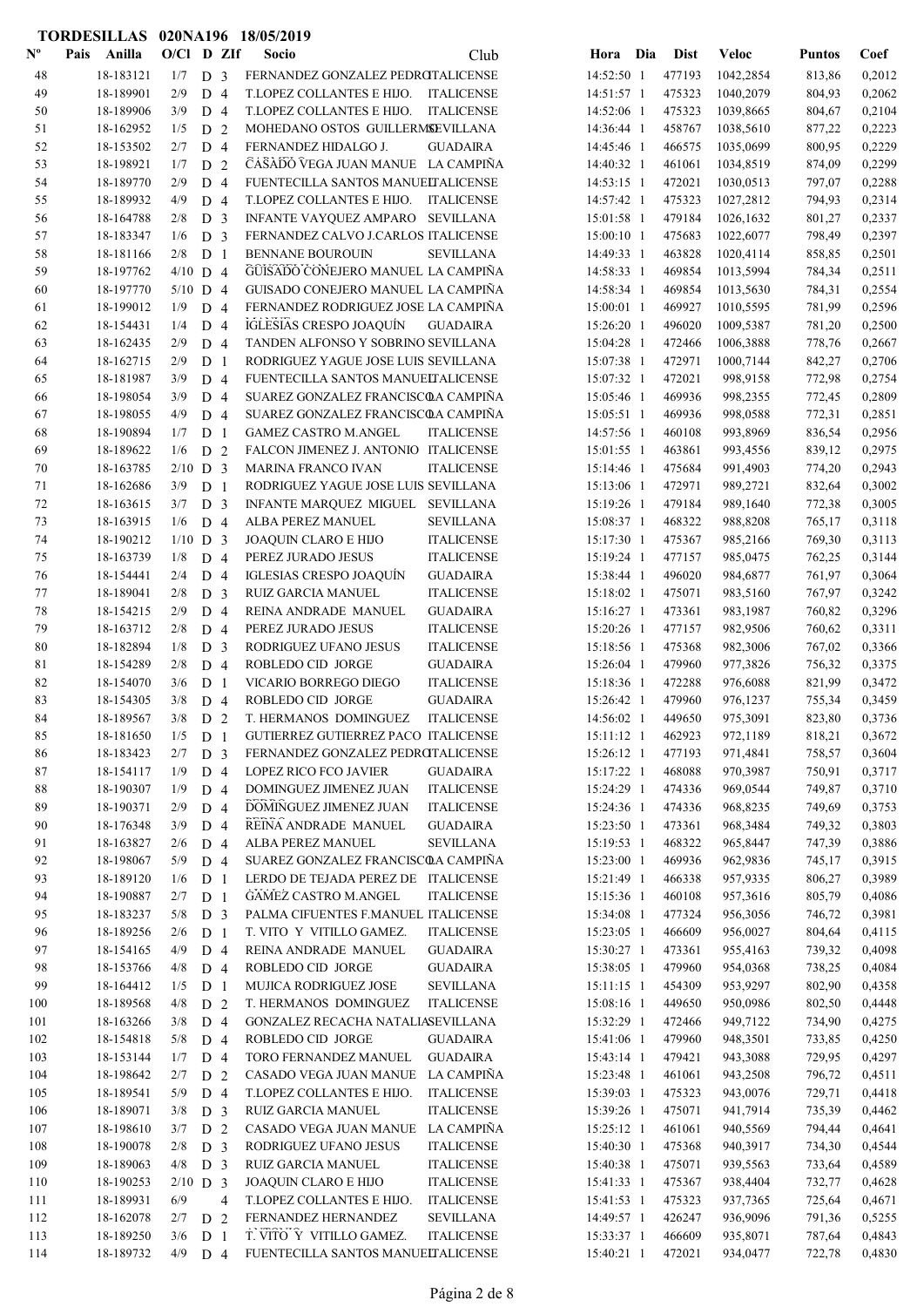|                           | TORDESILLAS 020NA196 18/05/2019 |            |                       |                |                                                                              |                          |                  |                      |                  |                  |
|---------------------------|---------------------------------|------------|-----------------------|----------------|------------------------------------------------------------------------------|--------------------------|------------------|----------------------|------------------|------------------|
| $\mathbf{N}^{\mathbf{o}}$ | Pais Anilla                     | O/Cl D ZIf |                       |                | Socio<br>Club                                                                | Hora Dia                 | <b>Dist</b>      | <b>Veloc</b>         | <b>Puntos</b>    | Coef             |
| 115                       | 18-181703                       | 2/7        | D <sub>4</sub>        |                | <b>ITALICENSE</b><br>DAVALOS LOZANO JOSE                                     | 15:43:00 1               | 474187           | 933,4390             | 722,31           | 0,4850           |
| 116                       | 18-190337                       | 3/9        | D <sub>4</sub>        |                | DOMINGUEZ JIMENEZ JUAN<br><b>ITALICENSE</b>                                  | 15:43:17 1               | 474336           | 933,2118             | 722,13           | 0,4891           |
| 117                       | 18-163682                       | 3/8        | D 4                   |                | PEREZ JURADO JESUS<br><b>ITALICENSE</b>                                      | 15:46:54 1               | 477157           | 932,1293             | 721,30           | 0,4904           |
| 118                       | 18-189702                       | 2/9        | D <sub>3</sub>        |                | RUIZ PORRAS JUAN CARLO<br><b>ITALICENSE</b>                                  | 15:45:10 1               | 474194           | 929,4884             | 725,78           | 0,4977           |
| 119                       | 18-163440                       | 2/8        | D <sub>3</sub>        |                | TANDEN HNOS. INFANTE<br><b>SEVILLANA</b>                                     | 15:51:45 1               | 479445           | 927,8084             | 724,47           | 0,4964           |
| 120                       | 18-197834                       | 1/3        | D <sub>4</sub>        |                | JURADO CHIA ANTONIO<br>LA CAMPIÑA                                            | 15:43:24 1               | 471687           | 927,7872             | 717,94           | 0,5088           |
| 121                       | 18-189893                       | $1/10$ D 1 |                       |                | FERNANDEZ BASTERRA MANUELALICENSE                                            | 15:40:26 1               | 468862           | 927,6436             | 780,77           | 0,5161           |
| 122                       | 18-189869                       | $2/10$ D 1 |                       |                | FERNANDEZ BASTERRA MANUELALICENSE                                            | 15:40:41 1               | 468862           | 927,1850             | 780,39           | 0,5204           |
| 123                       | 18-164771                       | 4/7        | D <sub>3</sub>        |                | INFANTE MARQUEZ MIGUEL SEVILLANA                                             | 15:53:34 1               | 479184           | 924,0548             | 721,54           | 0,5134           |
| 124                       | 18-198090                       | 2/9        | D 4                   |                | FERNANDEZ RODRIGUEZ JOSE LA CAMPIÑA                                          | 15:43:52 1               | 469927           | 923,4777             | 714,60           | 0,5277           |
| 125                       | 18-153402                       | 4/7        | D 2                   |                | CASADO VEGA JUAN MANUE LA CAMPIÑA                                            | 15:35:46 1               | 461061           | 920,7102             | 777,68           | 0,5422           |
| 126                       | 18-189242                       | 4/6        | D <sub>1</sub>        |                | T. VITO Y VITILLO GAMEZ.<br><b>ITALICENSE</b>                                | 15:42:03 1               | 466609           | 920,2426             | 774,54           | 0,5401           |
| 127                       | 18-190384                       | 3/7        | D <sub>4</sub>        |                | DAVALOS LOZANO JOSE<br><b>ITALICENSE</b>                                     | 15:51:25 1               | 474187           | 918,2256             | 710,54           | 0,5357           |
| 128                       | 18-189624                       | 2/6        | D <sub>2</sub>        |                | FALCON JIMENEZ J. ANTONIO ITALICENSE                                         | 15:40:22 1               | 463861           | 917,8702             | 775,28           | 0,5519           |
| 129                       | 18-162060                       | 3/7        | D <sub>2</sub>        |                | FERNANDEZ HERNANDEZ<br>SEVILLANA                                             | 14:59:26 1               | 426247           | 917,7787             | 775,20           | 0,6053           |
| 130                       | 18-189885                       | $3/10$ D 1 |                       |                | FERNANDEZ BASTERRA MANUELALICENSE                                            | 15:45:54 1               | 468862           | 917,7178             | 772,42           | 0,5545           |
| 131                       | 18-163820                       | $3/10$ D 3 |                       |                | <b>MARINA FRANCO IVAN</b><br><b>ITALICENSE</b>                               | 15:54:19 1               | 475684           | 915,9806             | 715,24           | 0,5508           |
| 132                       | 18-183407                       | 3/7        | D <sub>3</sub>        |                | FERNANDEZ GONZALEZ PEDROTALICENSE                                            | 15:56:21 1               | 477193           | 915,3026             | 714,71           | 0,5532           |
| 133                       | 18-154697                       | 2/9        | D <sub>2</sub>        |                | MANCERA GONZALEZ JOSE<br><b>GUADAIRA</b>                                     | 15:30:18 1               | 452543           | 913,6745             | 771,74           | 0,5878           |
| 134                       | 18-198617                       | 5/7        | D <sub>2</sub>        |                | CASADO VEGA JUAN MANUE LA CAMPIÑA                                            | 15:42:27 1               | 461061           | 908,5841             | 767,44           | 0,5813           |
| 135                       | 18-190037                       | 3/8        | D <sub>3</sub>        |                | RODRIGUEZ UFANO JESUS<br><b>ITALICENSE</b>                                   | 15:59:37 1               | 475368           | 906,1245             | 707,54           | 0,5680           |
| 136                       | 18-189851                       | $4/10$ D 1 |                       |                | FERNANDEZ BASTERRA MANUELALICENSE                                            | $15:53:03$ 1             | 468862           | 905,0516             | 761,76           | 0,5801           |
| 137                       | 18-190488                       | 2/8        | D <sub>1</sub>        |                | RODRIGUEZ MORENO MANUELITALICENSE                                            | 15:53:42 1               | 467554           | 901,3958             | 758,68           | 0,5860           |
| 138                       | 18-189239                       | 5/6        | D <sub>1</sub>        |                | T. VITO Y VITILLO GAMEZ.<br><b>ITALICENSE</b>                                | 15:54:04 1               | 466609           | 898,9385             | 756,61           | 0,5915           |
| 139                       | 18-189248                       | 6/6        |                       | 1              | T. VITO Y VITILLO GAMEZ.<br><b>ITALICENSE</b>                                | 15:54:55 1               | 466609           | 897,4688             | 755,38           | 0,5958           |
| 140                       | 18-189933                       | 7/9        |                       | 4              | T.LOPEZ COLLANTES E HIJO.<br><b>ITALICENSE</b>                               | 16:05:09 1               | 475323           | 896,5821             | 693,79           | 0,5891           |
| 141                       | 18-189522                       | 5/8        | D                     | 2              | T. HERMANOS DOMINGUEZ<br><b>ITALICENSE</b>                                   | 15:36:48 1               | 449650           | 896,0741             | 756,87           | 0,6272           |
| 142                       | 18-190877                       | 3/7        | D                     | 1              | <b>GAMEZ CASTRO M.ANGEL</b><br><b>ITALICENSE</b>                             | 15:50:21 1               | 460108           | 892,8068             | 751,45           | 0,6172           |
| 143                       | 18-190424                       | 1/2        | D 4                   |                | VEGUILLA DAVALOS AGUSTIN ITALICENSE                                          | 15:59:51 1               | 467246           | 890,2467             | 688,89           | 0,6121           |
| 144                       | 18-190202                       | $3/10$ D 3 |                       |                | JOAQUIN CLARO E HIJO<br><b>ITALICENSE</b>                                    | 16:10:55 1               | 475367           | 887,0166             | 692,62           | 0,6058           |
| 145                       | 18-162052                       | 4/7        | D                     | 2              | FERNANDEZ HERNANDEZ<br><b>SEVILLANA</b>                                      | $15:15:33$ 1             | 426247           | 886,9982             | 749,20           | 0,6804           |
| 146                       | 18-199016                       | 3/9        | D 4                   |                | FERNANDEZ RODRIGUEZ JOSE LA CAMPIÑA                                          | $16:05:24$ 1             | 469927           | 885,9860             | 685,59           | 0,6214           |
| 147                       | 18-162803                       | 4/9        | D <sub>3</sub>        |                | CAMBIL RODRIGUEZ FRANCISCSEVILLANA                                           | $16:11:11$ 1             | 473855           | 883,7556             | 690,07           | 0,6204           |
| 148                       | 18-154687                       | 3/9        | D <sub>2</sub>        |                | MANCERA GONZALEZ JOSE<br><b>GUADAIRA</b>                                     | 15:47:58 1               | 452543           | 882,2074             | 745,16           | 0,6541           |
| 149                       | 18-164762                       | 3/8        | D <sub>3</sub>        |                | INFANTE VAYQUEZ AMPARO SEVILLANA                                             | 16:18:15 1               | 479184           | 882,0690             | 688,76           | 0,6219           |
| 150                       | 18-153531                       | 1/7        | D 2                   |                | IGLESIAS MURILLO JOSE MANUILADAIRA                                           | 16:00:42 1<br>16:27:53 1 | 463471           | 881,6264             | 744,67           | 0,6473           |
| 151                       | 18-154616                       | 1/6        | D 4                   |                | PEREZ NIETO JACOB<br><b>GUADAIRA</b><br>PEREZ NIETO JACOB<br><b>GUADAIRA</b> |                          | 485054<br>485054 | 877,3171<br>877,1849 | 678,88           | 0,6226           |
| 152                       | 18-154617<br>18-153605          | 2/6<br>1/5 | D 4                   |                | RAYA GUIRADO RAFAEL                                                          | 16:27:58 1<br>16:10:38 1 | 468774           | 875,1770             | 678,78           | 0,6267<br>0,6528 |
| 153<br>154                | 18-154110                       | 2/9        | D 4<br>D <sub>4</sub> |                | <b>GUADAIRA</b><br>LOPEZ RICO FCO JAVIER<br><b>GUADAIRA</b>                  | 16:10:19 1               | 468088           | 874,4133             | 677,23<br>676,64 | 0,6580           |
| 155                       | 18-190787                       | 1/5        | D <sub>3</sub>        |                | CLARO CONTRERAS Fº JAVIER ITALICENSE                                         | 16:20:13 1               | 475238           | 871,6498             | 680,62           | 0,6523           |
| 156                       | 18-190303                       | 4/9        | D <sub>4</sub>        |                | DOMINGUEZ JIMENEZ JUAN<br>ITALICENSE                                         | 16:20:33 1               | 474336           | 869,4638             | 672,81           | 0,6578           |
| 157                       | 18-189857                       | $5/10$ D 1 |                       |                | FERNANDEZ BASTERRA MANUELALICENSE                                            | 16:14:38 1               | 468862           | 868,8529             | 731,29           | 0,6697           |
| 158                       | 18-198038                       | 6/9        |                       | 4              | SUAREZ GONZALEZ FRANCISCOA CAMPIÑA                                           | 16:16:16 1               | 469936           | 868,2153             | 671,84           | 0,6724           |
| 159                       | 18-163506                       | 4/8        | D <sub>3</sub>        |                | INFANTE VAYQUEZ AMPARO SEVILLANA                                             | 16:28:34 1               | 479184           | 865,6302             | 675,92           | 0,6636           |
| 160                       | 18-162413                       | 3/9        | D 4                   |                | TANDEN ALFONSO Y SOBRINO SEVILLANA                                           | 16:22:54 1               | 472466           | 862,3216             | 667,28           | 0,6773           |
| 161                       | 18-163080                       | 1/5        | D <sub>1</sub>        |                | RODRIGUEZ HERNANDEZ JUANEVILLANA                                             | $16:12:11$ 1             | 462218           | 860,4474             | 724,22           | 0,6966           |
| 162                       | 18-198029                       | 7/9        |                       | 4              | SUAREZ GONZALEZ FRANCISCOA CAMPIÑA                                           | 16:22:16 1               | 469936           | 858,6966             | 664,47           | 0,6895           |
| 163                       | 18-189102                       | 2/6        | D <sub>1</sub>        |                | LERDO DE TEJADA PEREZ DE ITALICENSE                                          | 16:18:51 1               | 466338           | 857,4754             | 721,71           | 0,6991           |
| 164                       | 18-162633                       | 4/9        | D <sub>1</sub>        |                | RODRIGUEZ YAGUE JOSE LUIS SEVILLANA                                          | 16:27:13 1               | 472971           | 856,4953             | 720,89           | 0,6935           |
| 165                       | 18-198405                       | 2/7        |                       | D 4            | LEON RODRIGUEZ JUAN CARLOLA CAMPIÑA                                          | 16:23:51 1               | 469903           | 856,1592             | 662,51           | 0,7023           |
| 166                       | 18-154113                       | 3/9        | D <sub>4</sub>        |                | LOPEZ RICO FCO JAVIER<br><b>GUADAIRA</b>                                     | 16:22:47 1               | 468088           | 854,5130             | 661,24           | 0,7093           |
| 167                       | 18-164640                       | 4/8        | D 4                   |                | PEREZ JURADO JESUS<br><b>ITALICENSE</b>                                      | 16:34:37 1               | 477157           | 852,6497             | 659,79           | 0,7000           |
| 168                       | 18-163747                       | $4/10$ D 3 |                       |                | MARINA FRANCO IVAN<br><b>ITALICENSE</b>                                      | 16:34:00 1               | 475684           | 850,9553             | 664,46           | 0,7064           |
| 169                       | 18-183271                       | 6/8        |                       | 3              | PALMA CIFUENTES F.MANUEL ITALICENSE                                          | 16:37:57 1               | 477324           | 847,8977             | 662,07           | 0,7081           |
| 170                       | 18-162704                       | 5/9        | D <sub>1</sub>        |                | RODRIGUEZ YAGUE JOSE LUIS SEVILLANA                                          | 16:33:15 1               | 472971           | 847,2387             | 713,10           | 0,7189           |
| 171                       | 18-190526                       | 2/7        | D <sub>1</sub>        |                | LOPEZ ORTIZ MIGUEL<br><b>ITALICENSE</b>                                      | 16:20:36 1               | 460223           | 843,5172             | 709,97           | 0,7431           |
| 172                       | 18-163542                       | 5/8        | D <sub>3</sub>        |                | INFANTE VAYQUEZ AMPARO<br><b>SEVILLANA</b>                                   | 16:45:03 1               | 479184           | 840,5999             | 656,37           | 0,7179           |
| 173                       | 18-153141                       | 2/7        | D 4                   |                | TORO FERNANDEZ MANUEL<br><b>GUADAIRA</b>                                     | 16:45:38 1               | 479421           | 840,1560             | 650,13           | 0,7217           |
| 174                       | 18-190868                       | 4/7        | D <sub>1</sub>        |                | <b>GAMEZ CASTRO M.ANGEL</b><br><b>ITALICENSE</b>                             | 16:25:22 1               | 460108           | 836,0027             | 703,64           | 0,7563           |
| 175                       | 18-164966                       | 1/3        | D 4                   |                | RAYA GUIRADO JOSE MANUE GUADAIRA                                             | 16:36:50 1               | 468591           | 834,0392             | 645,39           | 0,7469           |
| 176                       | 18-164301                       | $5/10$ D 3 |                       |                | MARINA FRANCO IVAN<br><b>ITALICENSE</b>                                      | 16:46:42 1               | 475684           | 832,0518             | 649,70           | 0,7400           |
| 177                       | 18-163749                       | 6/10       |                       | 3              | MARINA FRANCO IVAN<br><b>ITALICENSE</b>                                      | 16:47:00 1               | 475684           | 831,6154             | 649,36           | 0,7442           |
| 178                       | 18-198406                       | 3/7        | D <sub>4</sub>        |                | LEON RODRIGUEZ JUAN CARLOLA CAMPIÑA                                          | 16:41:30 1               | 469903           | 829,4846             | 641,87           | 0,7576           |
| 179                       | 18-181938                       | 5/9        | D <sub>4</sub>        |                | FUENTECILLA SANTOS MANUELTALICENSE                                           | 16:45:45 1               | 472021           | 827,0188             | 639,96           | 0,7584           |
| 180                       | 18-190799                       | 2/5        | D <sub>3</sub>        |                | CLARO CONTRERAS Fº JAVIER ITALICENSE                                         | 16:53:22 1               | 475238           | 821,6898             | 641,61           | 0,7575           |
| 181                       | 18-191123                       | 6/9        |                       | $\overline{4}$ | FUENTECILLA SANTOS MANUELTALICENSE                                           | 16:49:36 1               | 472021           | 821,4775             | 635,67           | 0,7669           |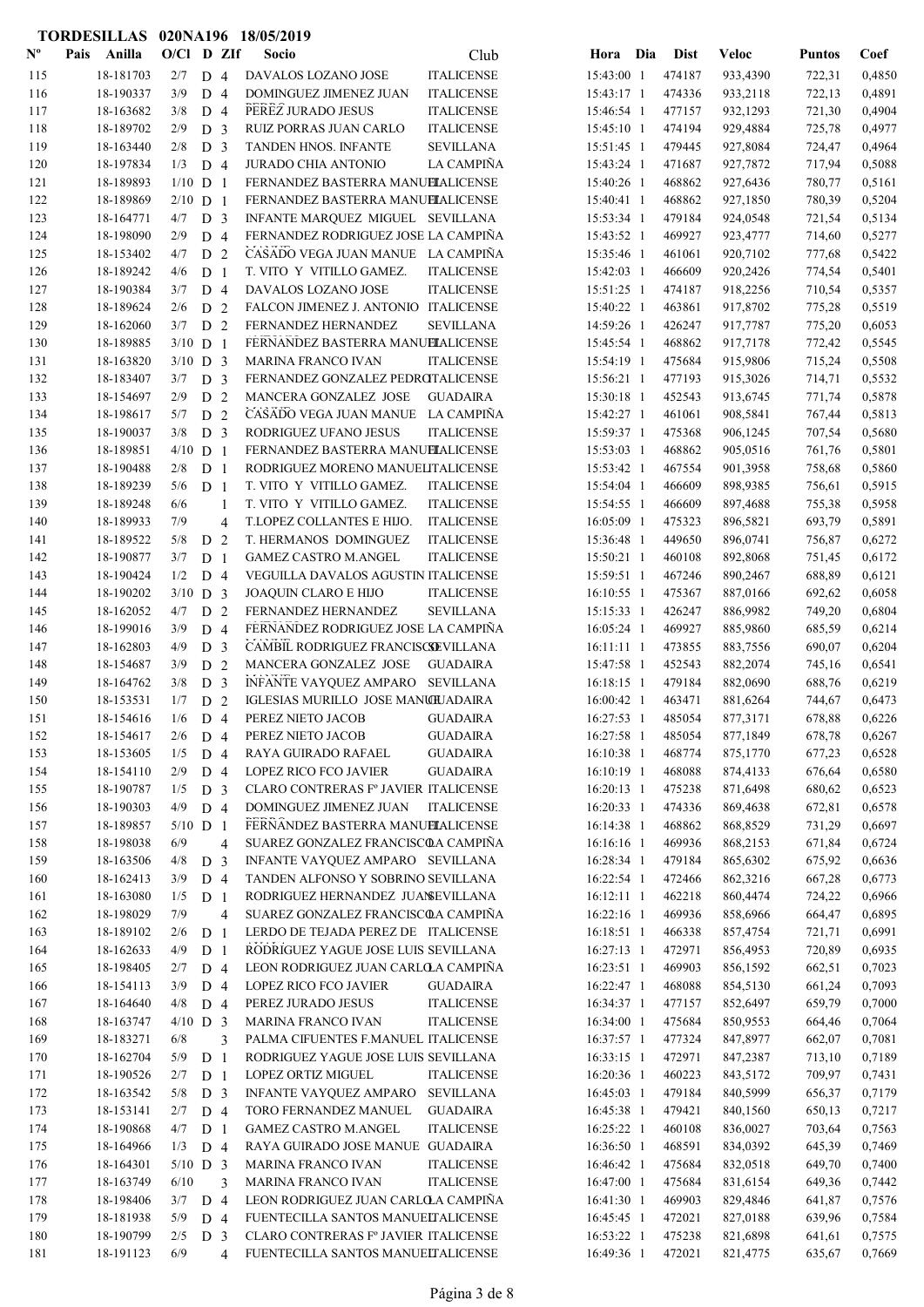|                           | TORDESILLAS 020NA196 18/05/2019 |                   |                |                |                                                                               |                          |                  |                      |                  |                  |
|---------------------------|---------------------------------|-------------------|----------------|----------------|-------------------------------------------------------------------------------|--------------------------|------------------|----------------------|------------------|------------------|
| $\mathbf{N}^{\mathbf{o}}$ | Pais Anilla                     | $O/C1$ D ZIf      |                |                | <b>Socio</b><br>Club                                                          | Hora Dia                 | <b>Dist</b>      | <b>Veloc</b>         | <b>Puntos</b>    | Coef             |
| 182                       | 18-162654                       | 6/9               |                | 1              | RODRIGUEZ YAGUE JOSE LUIS SEVILLANA                                           | 16:51:48 1               | 472971           | 819,9913             | 690,16           | 0,7696           |
| 183                       | 18-163912                       | 3/6               | D <sub>4</sub> |                | ALBA PEREZ MANUEL<br><b>SEVILLANA</b>                                         | 16:46:08 1               | 468322           | 819,9872             | 634,52           | 0,7815           |
| 184                       | 18-190030                       | 4/8               | D <sub>3</sub> |                | RODRIGUEZ UFANO JESUS<br><b>ITALICENSE</b>                                    | 16:54:50 1               | 475368           | 819,8356             | 640,16           | 0,7741           |
| 185                       | 18-189723                       | 7/9               |                | 4              | FUENTECILLA SANTOS MANUELTALICENSE                                            | $16:51:05$ 1             | 472021           | 819,3624             | 634,04           | 0,7839           |
| 186                       | 18-181130                       | 3/8               | D              | $\mathbf{1}$   | <b>BENNANE BOUROUIN</b><br><b>SEVILLANA</b>                                   | 16:42:07 1               | 463828           | 817,8705             | 688,38           | 0,8020           |
| 187                       | 18-190223                       | $4/10$ D 3        |                |                | <b>JOAQUIN CLARO E HIJO</b><br><b>ITALICENSE</b>                              | 16:56:20 1               | 475367           | 817,7185             | 638,51           | 0,7868           |
| 188                       | 18-153106                       | 3/7               | D 4            |                | TORO FERNANDEZ MANUEL<br><b>GUADAIRA</b>                                      | $17:02:23$ 1             | 479421           | 816,1978             | 631,59           | 0,7843           |
| 189                       | 18-153539                       | 2/7               | D              | $\overline{2}$ | IGLESIAS MURILLO JOSE MANCHJADAIRA                                            | 16:44:00 1               | 463471           | 814,5360             | 688,00           | 0,8156           |
| 190                       | 18-190048                       | 5/8               | D <sub>3</sub> |                | RODRIGUEZ UFANO JESUS<br><b>ITALICENSE</b>                                    | 16:58:40 1               | 475368           | 814,4512             | 635,96           | 0,7994           |
| 191                       | 18-189585                       | 3/6               | D <sub>2</sub> |                | FALCON JIMENEZ J. ANTONIO ITALICENSE                                          | 16:44:59 1               | 463861           | 813,8150             | 687,39           | 0,8235           |
| 192                       | 18-189807                       | 6/10              |                | 1              | FERNANDEZ BASTERRA MANUELALICENSE                                             | 16:51:17 1               | 468862           | 813,5963             | 684,78           | 0,8190           |
| 193                       | 18-190944                       | 5/9               | D <sub>1</sub> |                | <b>GOMEZ ROMERO ANDRES</b><br><b>ITALICENSE</b>                               | 16:41:39 1               | 460449           | 812,5810             | 683,93           | 0,8383           |
| 194                       | 18-198525                       | 1/2               | D <sub>4</sub> |                | LA CAMPIÑA<br>CASAU SANCHEZ JOSE                                              | 16:54:55 1               | 469883           | 810,2595             | 626,99           | 0,8257           |
| 195                       | 18-154527                       | 1/7               | D <sub>4</sub> |                | <b>CERQUERA GOMEZ JOSE</b><br><b>GUADAIRA</b>                                 | 16:52:51 1               | 467824           | 809,5942             | 626,48           | 0,8336           |
| 196                       | 18-189121                       | 3/6               | D              | $\overline{1}$ | LERDO DE TEJADA PEREZ DE ITALICENSE                                           | 16:51:28 1               | 466338           | 808,9592             | 680,88           | 0,8406           |
| 197                       | 18-154688                       | 4/9               | D <sub>2</sub> |                | MANCERA GONZALEZ JOSE<br><b>GUADAIRA</b>                                      | $16:35:03$ 1             | 452543           | 808,0404             | 682,51           | 0,8706           |
| 198                       | 18-190988                       | 6/9               |                | 1              | <b>GOMEZ ROMERO ANDRES</b><br><b>ITALICENSE</b>                               | 16:45:25 1               | 460449           | 807,2152             | 679,41           | 0,8600           |
| 199                       | 18-189871                       | 7/10              |                | $\mathbf{1}$   | FERNANDEZ BASTERRA MANUELALICENSE                                             | 16:56:45 1               | 468862           | 805,9510             | 678,35           | 0,8489           |
| 200                       | 18-190668                       | 1/9               | D <sub>1</sub> |                | CUBILES RAMIRO J. ANTONIO ITALICENSE                                          | $16:54:13$ 1             | 466282           | 805,0217             | 677,56           | 0,8578           |
| 201                       | 18-190486                       | 3/8               | D <sub>1</sub> |                | RODRIGUEZ MORENO MANUELITALICENSE                                             | 16:58:57 1               | 467554           | 800,6747             | 673,91           | 0,8598           |
| 202                       | 18-154953                       | 4/7               | D <sub>4</sub> |                | TORO FERNANDEZ MANUEL GUADAIRA                                                | 17:15:28 1               | 479421           | 798,4140             | 617,83           | 0,8427           |
| 203                       | 18-162409                       | 4/9               | D <sub>4</sub> |                | TANDEN ALFONSO Y SOBRINO SEVILLANA                                            | 17:07:20 1               | 472466           | 797,6353             | 617,22           | 0,8593           |
| 204                       | 18-198056                       | 8/9               |                | 4              | SUAREZ GONZALEZ FRANCISCOA CAMPIÑA                                            | 17:04:43 1               | 469936           | 796,8844             | 616,64           | 0,8682           |
| 205                       | 18-189659                       | 3/9               | D <sub>3</sub> |                | RUIZ PORRAS JUAN CARLO<br><b>ITALICENSE</b>                                   | 17:10:46 1               | 474194           | 795,9391             | 621,50           | 0,8646           |
| 206                       | 18-163507                       | 5/7               | D <sub>3</sub> |                | INFANTE MARQUEZ MIGUEL SEVILLANA                                              | 17:17:05 1               | 479184           | 795,8765             | 621,45           | 0,8598           |
| 207                       | 18-197742                       | 6/10              |                | 4              | GUISADO CONEJERO MANUEL LA CAMPIÑA                                            | 17:05:39 1               | 469854           | 795,4863             | 615,56           | 0,8811           |
| 208                       | 18-190327                       | 5/9               | D              | $\overline{4}$ | DOMINGUEZ JIMENEZ JUAN<br><b>ITALICENSE</b>                                   | 17:15:01 1               | 474336           | 790,5380             | 611,73           | 0,8770           |
| 209                       | 18-181952                       | 8/9               |                | 4              | FUENTECILLA SANTOS MANUELTALICENSE                                            | 17:15:34 1               | 472021           | 785,9594             | 608,19           | 0,8856           |
| 210                       | 18-190810                       | 5/7               | D              | $\mathbf{1}$   | <b>GAMEZ CASTRO M.ANGEL</b><br><b>ITALICENSE</b>                              | 17:04:54 1               | 460108           | 779,9763             | 656,48           | 0,9128           |
| 211                       | 18-190717                       | 2/9               | D <sub>1</sub> |                | CUBILES RAMIRO J. ANTONIO ITALICENSE                                          | 17:16:33 1               | 466282           | 775,1342             | 652,41           | 0,9050           |
| 212                       | 18-190529                       | 3/7               | D <sub>1</sub> |                | <b>LOPEZ ORTIZ MIGUEL</b><br><b>ITALICENSE</b>                                | $17:11:07$ 1             | 460223           | 772,0351             | 649,80           | 0,9213           |
| 213                       | 18-154522                       | 2/7               | D 4            |                | <b>GUADAIRA</b><br><b>CERQUERA GOMEZ JOSE</b>                                 | 17:22:21 1               | 467824           | 770,2708             | 596,05           | 0,9106           |
| 214                       | 18-162658                       | 7/9               |                | $\mathbf{1}$   | RODRIGUEZ YAGUE JOSE LUIS SEVILLANA                                           | 17:31:00 1               | 472971           | 767,8101             | 646,24           | 0,9049           |
| 215                       | 18-192400                       | 2/3               | D 4            |                | JURADO CHIA ANTONIO<br>LA CAMPIÑA                                             | 17:29:37 1               | 471687           | 767,4491             | 593,86           | 0,9116           |
| 216                       | 18-153727                       | 3/7               | D 2            |                | IGLESIAS MURILLO JOSE MANUILJADAIRA                                           | 17:19:42 1               | 463471           | 766,4478             | 647,38           | 0,9321           |
| 217                       | 18-189561                       | 6/8               |                | $\overline{2}$ | T. HERMANOS DOMINGUEZ<br><b>ITALICENSE</b>                                    | 17:02:29 1               | 449650           | 765,3834             | 646,48           | 0,9652           |
| 218                       | 18-190308                       | 6/9               |                | 4              | DOMINGUEZ JIMENEZ JUAN<br><b>ITALICENSE</b>                                   | 17:35:29 1               | 474336           | 764,4621             | 591,55           | 0,9192           |
| 219                       | 18-182978                       | 6/8               |                | 3              | INFANTE VAYQUEZ AMPARO SEVILLANA                                              | 17:42:42 1               | 479184           | 763,3965             | 596,09           | 0,9141           |
| 220                       | 18-163911                       | 4/6               | D 4            |                | ALBA PEREZ MANUEL<br><b>SEVILLANA</b>                                         | 17:31:16 1               | 468322           | 759,9340             | 588,05           | 0,9395           |
| 221                       | 18-189068                       | 5/8               | D <sub>3</sub> |                | RUIZ GARCIA MANUEL<br><b>ITALICENSE</b>                                       | 17:40:20 1               | 475071           | 759,7084             | 593,21           | 0,9304           |
| 222                       | 18-154120                       | 4/9               | D 4            |                | <b>LOPEZ RICO FCO JAVIER</b><br><b>GUADAIRA</b>                               | 17:32:53 1               | 468088           | 757,5670             | 586,22           | 0,9485           |
| 223                       | 18-181657                       | 2/5               | D <sub>1</sub> |                | GUTIERREZ GUTIERREZ PACO ITALICENSE                                           | 17:26:08 1               | 462923           | 757,4828             | 637,55           | 0,9634           |
| 224                       | 18-75780                        | 1/3               | D <sub>1</sub> |                | ORTEGA MUÑOZ ANGEL<br><b>ITALICENSE</b>                                       | 17:22:48 1               | 460108           | 757,0056             | 637,15           | 0,9737           |
| 225                       | 18-190479                       | 4/8               | D <sub>1</sub> |                | RODRIGUEZ MORENO MANUELITALICENSE                                             | 17:33:16 1               | 467554           | 756,2336             | 636,50           | 0,9625           |
| 226                       | 18-189035                       | 4/7               | D <sub>1</sub> |                | LOPEZ ORTIZ MIGUEL<br><b>ITALICENSE</b>                                       | 17:24:50 1               | 460223           | 754,6701             | 635,18           | 0,9821           |
| 227                       | 18-154536                       | 3/7               | D 4            |                | CERQUERA GOMEZ JOSE<br><b>GUADAIRA</b>                                        | 17:38:26 1               | 467824           | 750,3994             | 580,67           | 0,9705           |
| 228                       | 18-153609                       | 2/5               | D <sub>4</sub> |                | RAYA GUIRADO RAFAEL<br><b>GUADAIRA</b>                                        | 17:41:19 1               | 468774           | 748,4616             | 579,17           | 0,9728           |
| 229                       | 18-181178                       | 4/8               | D <sub>1</sub> |                | <b>BENNANE BOUROUIN</b><br><b>SEVILLANA</b>                                   | 17:35:43 1               | 463828           | 747,2459             | 628,94           | 0,9874           |
| 230                       | 18-162845                       | 1/9               | D <sub>2</sub> |                | GONZALEZ ORTIZ JOSE ANTONSEVILLANA                                            | 17:22:50 1               | 453802           | 746,5895             | 630,61           | 1,0137           |
| 231                       | 18-191127                       | 5/8               | D <sub>1</sub> |                | RODRIGUEZ MORENO MANUELITALICENSE                                             | 17:44:03 1               | 467554           | 743,2700             | 625,59           | 0,9881           |
| 232                       | 18-162056                       | 5/7               | D <sub>2</sub> |                | FERNANDEZ HERNANDEZ<br>SEVILLANA                                              | 16:48:30 1               | 426247           | 743,2380             | 627,78           | 1,0886           |
| 233                       | 18-8113428                      | 5/8               | $D_1$          |                | BENNANE BOUROUIN<br>${\tt SEVILLANA}$                                         | 17:40:00 1               | 463828           | 742,1248             | 624,63           | 1,0047           |
| 234                       | 18-153506                       | 3/7               | D 4            |                | FERNANDEZ HIDALGO J.<br><b>GUADAIRA</b>                                       | 17:48:01 1               | 466575           | 737,0659             | 570,35           | 1,0031           |
| 235                       | 18-198408                       | 4/7               | D <sub>4</sub> |                | LEON RODRIGUEZ JUAN CARLOLA CAMPIÑA                                           | 17:53:35 1               | 469903           | 735,8523             | 569,41           | 1,0002           |
| 236                       | 18-162419                       | 5/9               | D <sub>4</sub> |                | TANDEN ALFONSO Y SOBRINO SEVILLANA                                            | 17:57:26 1               | 472466           | 735,4320             | 569,09           | 0,9990           |
| 237                       | 18-189542                       | 8/9               |                | $\overline{4}$ | T.LOPEZ COLLANTES E HIJO. ITALICENSE                                          | 18:06:57 1               | 475323           | 729,0789             | 564,17           | 0,9972           |
| 238                       | 18-162808                       | 5/9               | D <sub>3</sub> |                | CAMBIL RODRIGUEZ FRANCISCSEVILLANA                                            | 18:05:04 1               | 473855           | 728,9329             | 569,18           | 1,0045           |
| 239                       | 18-154610                       | 3/6               | D 4            |                | PEREZ NIETO JACOB<br><b>GUADAIRA</b>                                          | 18:23:25 1               | 485054           | 725,6761             | 561,54           | 0,9855           |
| 240                       | 18-181628                       | 3/5               | D <sub>1</sub> |                | GUTIERREZ GUTIERREZ PACO ITALICENSE                                           | 17:52:58 1               | 462923           | 725,6226             | 610,74           | 1,0369           |
| 241                       | 18-199018                       | 4/9               | D <sub>4</sub> |                | FERNANDEZ RODRIGUEZ JOSE LA CAMPIÑA                                           | 18:06:37 1               | 469927           | 721,1709             | 558,05           | 1,0257           |
| 242<br>243                | 18-163090<br>18-190254          | 2/5<br>$5/10$ D 3 | D <sub>1</sub> |                | RODRIGUEZ HERNANDEZ JUANEVILLANA<br>JOAQUIN CLARO E HIJO<br><b>ITALICENSE</b> | 18:00:14 1<br>18:18:50 1 | 462218<br>475367 | 716,3579<br>716,0939 | 602,94<br>559,15 | 1,0471<br>1,0224 |
| 244                       | 18-183233                       | 7/8               |                | 3              | PALMA CIFUENTES F.MANUEL ITALICENSE                                           | 18:24:36 1               | 477324           | 712,8495             | 556,62           | 1,0224           |
| 245                       | 18-163066                       | 3/5               | D <sub>1</sub> |                | RODRIGUEZ HERNANDEZ JUANSEVILLANA                                             | 18:05:06 1               | 462218           | 710,9952             | 598,42           | 1,0601           |
| 246                       | 18-154206                       | 5/9               | D 4            |                | REINA ANDRADE MANUEL<br><b>GUADAIRA</b>                                       | 18:30:41 1               | 473361           | 700,5663             | 542,11           | 1,0394           |
| 247                       | 18-189039                       | $5/7$ D 1         |                |                | LOPEZ ORTIZ MIGUEL<br><b>ITALICENSE</b>                                       | 18:12:52 1               | 460223           | 699,5688             | 588,81           | 1,0734           |
| 248                       | 18-197752                       | 7/10              |                | $\overline{4}$ | GUISADO CONEJERO MANUEL LA CAMPIÑA                                            | 18:26:46 1               | 469854           | 699,4304             | 541,23           | 1,0556           |
|                           |                                 |                   |                |                |                                                                               |                          |                  |                      |                  |                  |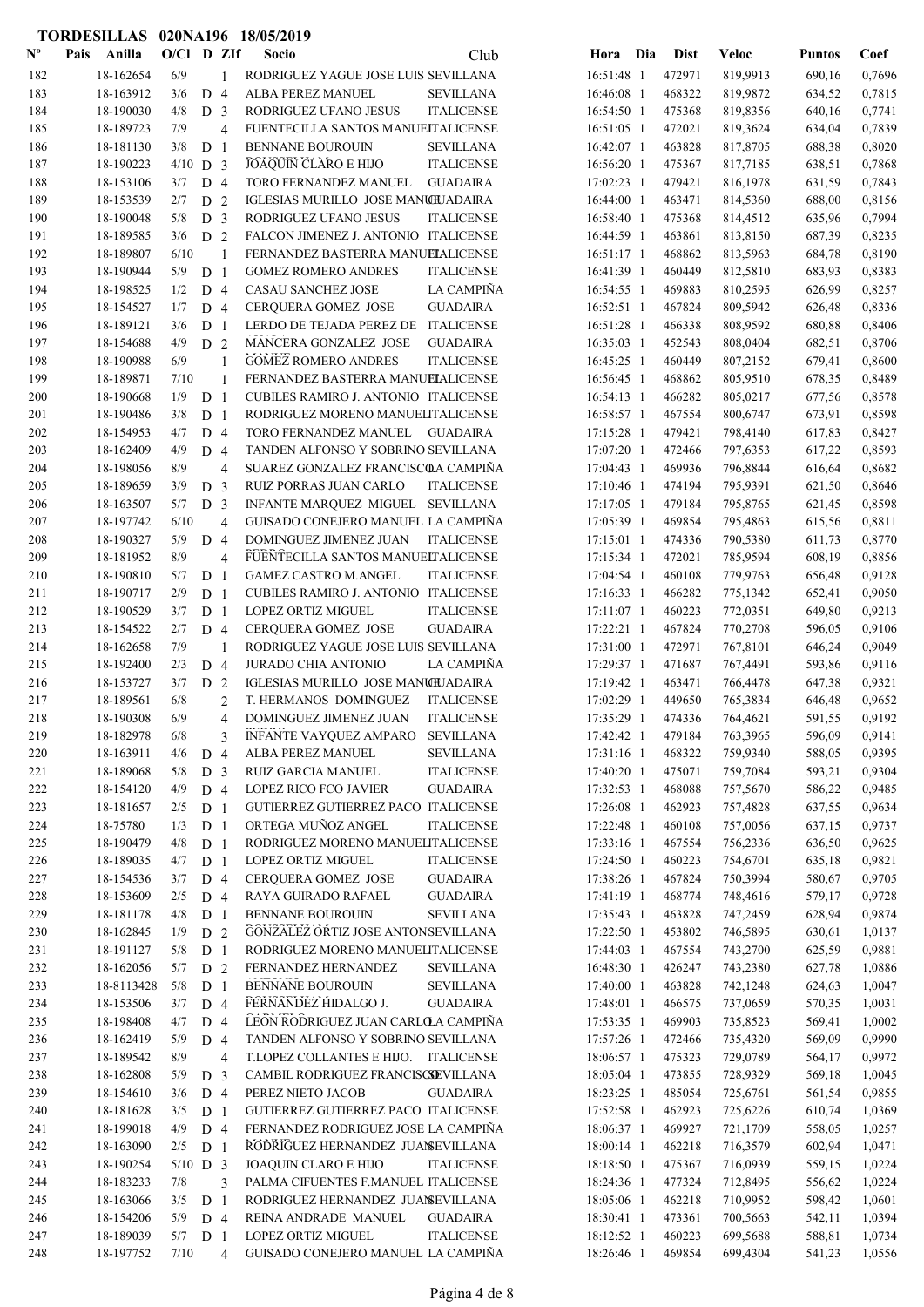|                           | TORDESILLAS 020NA196 18/05/2019 |              |                |                |                                      |                   |            |     |             |              |               |        |
|---------------------------|---------------------------------|--------------|----------------|----------------|--------------------------------------|-------------------|------------|-----|-------------|--------------|---------------|--------|
| $\mathbf{N}^{\mathbf{o}}$ | Pais Anilla                     | $O/C1$ D ZIf |                |                | Socio                                | Club              | Hora       | Dia | <b>Dist</b> | <b>Veloc</b> | <b>Puntos</b> | Coef   |
| 249                       | 18-162109                       | 6/7          |                | 2              | FERNANDEZ HERNANDEZ                  | <b>SEVILLANA</b>  | 17:26:48 1 |     | 426247      | 696,7097     | 588,48        | 1,1683 |
| 250                       | 18-189637                       | 4/6          | ${\rm D}$      | $\overline{2}$ | FALCON JIMENEZ J. ANTONIO ITALICENSE |                   | 18:23:02 1 |     | 463861      | 694,3680     | 586,50        | 1,0779 |
| 251                       | 18-153573                       | 4/7          | D 4            |                | FERNANDEZ HIDALGO J.                 | <b>GUADAIRA</b>   | 18:27:01 1 |     | 466575      | 694,2908     | 537,25        | 1,0759 |
| 252                       | 18-162718                       | 8/9          |                | 1              | RODRIGUEZ YAGUE JOSE LUIS SEVILLANA  |                   | 18:41:36 1 |     | 472971      | 688,8596     | 579,79        | 1,0656 |
| 253                       | 18-163428                       | 3/8          | D <sub>3</sub> |                | TANDEN HNOS. INFANTE                 | <b>SEVILLANA</b>  | 18:52:19 1 |     | 479445      | 687,5571     | 536,87        | 1,0554 |
| 254                       | 18-183357                       | 2/6          | D <sub>3</sub> |                | FERNANDEZ CALVO J.CARLOS ITALICENSE  |                   | 18:47:29 1 |     | 475683      | 686,9234     | 536,38        | 1,0679 |
| 255                       | 18-189872                       | 8/10         |                | 1              | FERNANDEZ BASTERRA MANUELALICENSE    |                   | 18:43:57 1 |     | 468862      | 680,5458     | 572,80        | 1,0877 |
| 256                       | 18-190518                       | 6/8          |                | $\mathbf{1}$   | RODRIGUEZ MORENO MANUELITALICENSE    |                   | 18:44:19 1 |     | 467554      | 678,2862     | 570,89        | 1,0951 |
| 257                       | 18-153565                       | 5/7          | D 4            |                | FERNANDEZ HIDALGO J.                 | <b>GUADAIRA</b>   | 18:51:55 1 |     | 466575      | 669,4846     | 518,06        | 1,1016 |
| 258                       | 18-162726                       | 6/9          |                | 3              | CAMBIL RODRIGUEZ FRANCISCSEVILLANA   |                   | 19:02:52 1 |     | 473855      | 669,4128     | 522,70        | 1,0889 |
| 259                       | 18-154095                       | 4/6          | D <sub>1</sub> |                | VICARIO BORREGO DIEGO                | <b>ITALICENSE</b> | 19:01:23 1 |     | 472288      | 668,6001     | 562,74        | 1,0968 |
| 260                       | 18-189676                       | 4/9          | D <sub>3</sub> |                | RUIZ PORRAS JUAN CARLO               | <b>ITALICENSE</b> | 19:07:03 1 |     | 474194      | 665,9560     | 520,00        | 1,0966 |
| 261                       | 18-162410                       | 4/8          | D 4            |                | GONZALEZ RECACHA NATALIASEVILLANA    |                   | 19:06:10 1 |     | 472466      | 664,3534     | 514,09        | 1,1048 |
| 262                       | 18-199007                       | 5/9          | D <sub>4</sub> |                | FERNANDEZ RODRIGUEZ JOSE LA CAMPIÑA  |                   | 19:03:50 1 |     | 469927      | 662,9584     | 513,01        | 1,1151 |
| 263                       | 18-163624                       | 7/7          |                | $\overline{2}$ | FERNANDEZ HERNANDEZ                  | SEVILLANA         | 18:00:26 1 |     | 426247      | 660,4044     | 557,81        | 1,2340 |
| 264                       | 18-189867                       | 9/10         |                | 1              | FERNANDEZ BASTERRA MANUELALICENSE    |                   | 19:07:37 1 |     | 468862      | 657,9442     | 553,77        | 1,1261 |
| 265                       | 18-163920                       | 5/6          | D <sub>4</sub> |                | ALBA PEREZ MANUEL                    | <b>SEVILLANA</b>  | 19:09:01 1 |     | 468322      | 655,8979     | 507,54        | 1,1317 |
| 266                       | 18-189606                       | 5/6          | D <sub>2</sub> |                | FALCON JIMENEZ J. ANTONIO ITALICENSE |                   | 19:07:47 1 |     | 463861      | 650,7742     | 549,68        | 1,1469 |
| 267                       | 18-181186                       | 6/8          |                | 1              | <b>BENNANE BOUROUIN</b>              | <b>SEVILLANA</b>  | 19:08:30 1 |     | 463828      | 650,0743     | 547,15        | 1,1513 |
| 268                       | 18-182895                       | 6/8          |                | 3              | RODRIGUEZ UFANO JESUS                | <b>ITALICENSE</b> | 19:27:19 1 |     | 475368      | 649,1290     | 506,87        | 1,1275 |
| 269                       | 18-181170                       | 7/8          |                | $\mathbf{1}$   | <b>BENNANE BOUROUIN</b>              | <b>SEVILLANA</b>  | 19:10:06 1 |     | 463828      | 648,6198     | 545,92        | 1,1599 |
| 270                       | 18-163253                       | 2/5          | D 2            |                | MOHEDANO OSTOS GUILLERMSEVILLANA     |                   | 19:04:42 1 |     | 458767      | 646,4238     | 546,00        | 1,1771 |
| 271                       | 18-197827                       | 3/3          | D <sub>4</sub> |                | <b>JURADO CHIA ANTONIO</b>           | LA CAMPIÑA        | 19:26:19 1 |     | 471687      | 644,9832     | 499,10        | 1,1491 |
| 272                       | 18-154401                       | 3/4          | D 4            |                | IGLESIAS CRESPO JOAQUÍN              | <b>GUADAIRA</b>   | 20:05:18 1 |     | 496020      | 643,9309     | 498,28        | 1,0967 |
| 273                       | 18-154150                       | 5/9          | D <sub>4</sub> |                | LOPEZ RICO FCO JAVIER                | <b>GUADAIRA</b>   | 19:22:06 1 |     | 468088      | 643,7739     | 498,16        | 1,1664 |
| 274                       | 18-190993                       | 7/9          |                | 1              | <b>GOMEZ ROMERO ANDRES</b>           | <b>ITALICENSE</b> | 19:10:33 1 |     | 460449      | 643,4896     | 541,61        | 1,1901 |
| 275                       | 18-163060                       | 4/5          | D <sub>1</sub> |                | RODRIGUEZ HERNANDEZ JUANSEVILLANA    |                   | 19:14:37 1 |     | 462218      | 642,3114     | 540,61        | 1,1899 |
| 276                       | 18-189703                       | 5/9          | D <sub>3</sub> |                | RUIZ PORRAS JUAN CARLO               | <b>ITALICENSE</b> | 19:33:52 1 |     | 474194      | 641,7856     | 501,13        | 1,1641 |
| 277                       | 18-190238                       | 6/10         |                | 3              | JOAQUIN CLARO E HIJO                 | <b>ITALICENSE</b> | 19:37:56 1 |     | 475367      | 639,8515     | 499,62        | 1,1654 |
| 278                       | 18-134926                       | 8/9          |                | $\mathbf{1}$   | <b>GOMEZ ROMERO ANDRES</b>           | <b>ITALICENSE</b> | 19:15:18 1 |     | 460449      | 639,2461     | 538,03        | 1,2075 |
| 279                       | 18-162425                       | 6/9          |                | 4              | TANDEN ALFONSO Y SOBRINO SEVILLANA   |                   | 19:34:24 1 |     | 472466      | 638,9857     | 494,46        | 1,1810 |
| 280                       | 18-190748                       | 3/9          | D              | $\overline{1}$ | CUBILES RAMIRO J. ANTONIO ITALICENSE |                   | 19:26:57 1 |     | 466282      | 637,0408     | 536,18        | 1,2010 |
| 281                       | 18-183358                       | 3/6          | D <sub>3</sub> |                | FERNANDEZ CALVO J.CARLOS ITALICENSE  |                   | 19:41:49 1 |     | 475683      | 636,9475     | 497,35        | 1,1815 |
| 282                       | 18-198389                       | 5/7          | D 4            |                | LEON RODRIGUEZ JUAN CARLOLA CAMPIÑA  |                   | 19:38:33 1 |     | 469903      | 631,9723     | 489,03        | 1,2002 |
| 283                       | 18-183307                       | 4/6          | D <sub>3</sub> |                | FERNANDEZ CALVO J.CARLOS ITALICENSE  |                   | 19:55:02 1 |     | 475683      | 625,8712     | 488,70        | 1,1899 |
| 284                       | 18-154471                       | 4/4          | D <sub>4</sub> |                | IGLESIAS CRESPO JOAQUÍN              | <b>GUADAIRA</b>   | 20:33:17 1 |     | 496020      | 621,3583     | 480,82        | 1,1451 |
| 285                       | 18-189799                       | 9/9          |                | 4              | FUENTECILLA SANTOS MANUELTALICENSE   |                   | 19:54:41 1 |     | 472021      | 621,3392     | 480,80        | 1,2076 |
| 286                       | 18-163608                       | 7/8          |                | 3              | INFANTE VAYQUEZ AMPARO               | <b>SEVILLANA</b>  | 20:06:39 1 |     | 479184      | 620,9862     | 484,89        | 1,1937 |
| 287                       | 18-154715                       | 5/9          | D <sub>2</sub> |                | MANCERA GONZALEZ JOSE                | <b>GUADAIRA</b>   | 19:24:36 1 |     | 452543      | 620,2618     | 523,90        | 1,2684 |
| 288                       | 18-154510                       | 4/7          | D 4            |                | CERQUERA GOMEZ JOSE                  | <b>GUADAIRA</b>   | 19:56:10 1 |     | 467824      | 614,6144     | 475,60        | 1,2312 |
| 289                       | 18-153529                       | 4/7          | D <sub>2</sub> |                | IGLESIAS MURILLO JOSE MANUILJADAIRA  |                   | 19:59:32 1 |     | 463471      | 606,2142     | 512,04        | 1,2471 |
| 290                       | 18-190992                       | 9/9          |                | $\mathbf{1}$   | <b>GOMEZ ROMERO ANDRES</b>           | <b>ITALICENSE</b> | 19:56:12 1 |     | 460449      | 604,8988     | 509,13        | 1,2596 |
| 291                       | 18-190687                       | 4/9          | D <sub>1</sub> |                | CUBILES RAMIRO J. ANTONIO ITALICENSE |                   | 20:12:20 1 |     | 466282      | 599,8482     | 504,87        | 1,2482 |
| 292                       | 18-163528                       | 8/8          |                | 3              | INFANTE VAYQUEZ AMPARO SEVILLANA     |                   | 20:34:31 1 |     | 479184      | 599,3421     | 467,99        | 1,2187 |
| 293                       | 18-162856                       | 2/9          | $\mathbf D$    | 2              | GONZALEZ ORTIZ JOSE ANTONSEVILLANA   |                   | 19:55:41 1 |     | 453802      | 596,5715     | 503,89        | 1,2913 |
| 294                       | 18-197788                       | 8/10         |                | $\overline{4}$ | GUISADO CONEJERO MANUEL LA CAMPIÑA   |                   | 20:23:06 1 |     | 469854      | 596,1858     | 461,34        | 1,2515 |
| 295                       | 18-163016                       | 2/5          | D <sub>1</sub> |                | MUJICA RODRIGUEZ JOSE                | <b>SEVILLANA</b>  | 20:00:14 1 |     | 454309      | 593,6869     | 499,69        | 1,2987 |
| 296                       | 18-154690                       | 6/9          |                | $\overline{c}$ | MANCERA GONZALEZ JOSE                | <b>GUADAIRA</b>   | 19:57:48 1 |     | 452543      | 593,2656     | 501,10        | 1,3082 |
| 297                       | 18-163812                       | 7/10         |                | 3              | MARINA FRANCO IVAN                   | <b>ITALICENSE</b> | 20:39:23 1 |     | 475684      | 591,3648     | 461,76        | 1,2487 |
| 298                       | 18-163723                       | 5/8          | D <sub>4</sub> |                | PEREZ JURADO JESUS                   | <b>ITALICENSE</b> | 20:47:30 1 |     | 477157      | 587,2702     | 454,44        | 1,2491 |
| 299                       | 18-190732                       | 5/9          | D <sub>1</sub> |                | CUBILES RAMIRO J. ANTONIO ITALICENSE |                   | 20:29:11 1 |     | 466282      | 587,1214     | 494,16        | 1,2825 |
| 300                       | 18-198393                       | 6/7          |                | 4              | LEON RODRIGUEZ JUAN CARLOLA CAMPIÑA  |                   | 20:45:14 1 |     | 469903      | 579,9601     | 448,78        | 1,2769 |
| 301                       | 18-154097                       | 5/6          | D <sub>1</sub> |                | VICARIO BORREGO DIEGO                | <b>ITALICENSE</b> | 20:50:41 1 |     | 472288      | 579,0090     | 487,33        | 1,2746 |
| 302                       | 18-198305                       | 3/7          | D <sub>4</sub> |                | LOPEZ ROMERO ADOLFO                  | LA CAMPIÑA        | 20:42:31 1 |     | 464179      | 574,8228     | 444,81        | 1,3012 |
| 303                       | 18-190398                       | 4/7          | D <sub>4</sub> |                | DAVALOS LOZANO JOSE                  | <b>ITALICENSE</b> | 21:00:55 1 |     | 474187      | 574,1342     | 444,27        | 1,2780 |
| 304                       | 18-189042                       | 6/8          |                | 3              | RUIZ GARCIA MANUEL                   | <b>ITALICENSE</b> | 21:06:05 1 |     | 475071      | 571,6286     | 446,35        | 1,2798 |
| 305                       | 18-153728                       | 5/7          | D <sub>2</sub> |                | IGLESIAS MURILLO JOSE MANUILJADAIRA  |                   | 20:46:06 1 |     | 463471      | 571,4104     | 482,64        | 1,3162 |
| 306                       | 18-162913                       | 3/5          | D <sub>2</sub> |                | MOHEDANO OSTOS GUILLERMSEVILLANA     |                   | 20:40:14 1 |     | 458767      | 569,7318     | 481,22        | 1,3340 |
| 307                       | 18-154273                       | $6/8$        |                | 4              | ROBLEDO CID JORGE                    | GUADAIRA          | 21:18:42 1 |     | 479960      | 568,8752     | 440,20        | 1,2793 |
| 308                       | 18-75758                        | 2/3          | D <sub>1</sub> |                | ORTEGA MUÑOZ ANGEL                   | <b>ITALICENSE</b> | 20:44:12 1 |     | 460108      | 568,5961     | 478,57        | 1,3388 |
| 309                       | 18-198531                       | 2/2          | D 4            |                | <b>CASAU SANCHEZ JOSE</b>            | LA CAMPIÑA        | 21:01:56 1 |     | 469883      | 568,2236     | 439,70        | 1,3152 |
| 310                       | 18-183393                       | 4/7          | D <sub>3</sub> |                | FERNANDEZ GONZALEZ PEDROTALICENSE    |                   | 21:19:07 1 |     | 477193      | 565,3164     | 441,42        | 1,2993 |
| 311                       | 18-154175                       | 6/9          |                | $\overline{4}$ | REINA ANDRADE MANUEL                 | <b>GUADAIRA</b>   | 21:14:02 1 |     | 473361      | 564,1742     | 436,57        | 1,3140 |
| 312                       | 18-190911                       | 5/7          | D 4            |                | DAVALOS LOZANO JOSE                  | <b>ITALICENSE</b> | 21:16:22 1 |     | 474187      | 563,5914     | 436,11        | 1,3159 |
| 313                       | 18-183399                       | 5/7          | D <sub>3</sub> |                | FERNANDEZ GONZALEZ PEDROTALICENSE    |                   | 21:26:32 1 |     | 477193      | 560,3926     | 437,58        | 1,3118 |
| 314                       | 18-164524                       | 8/10         |                | 3              | <b>MARINA FRANCO IVAN</b>            | <b>ITALICENSE</b> | 21:25:44 1 |     | 475684      | 559,1458     | 436,60        | 1,3202 |
| 315                       | 18-190903                       | 6/7          |                | 4              | DAVALOS LOZANO JOSE                  | <b>ITALICENSE</b> | 21:27:26 1 |     | 474187      | 556,2746     | 430,45        | 1,3286 |
|                           |                                 |              |                |                |                                      |                   |            |     |             |              |               |        |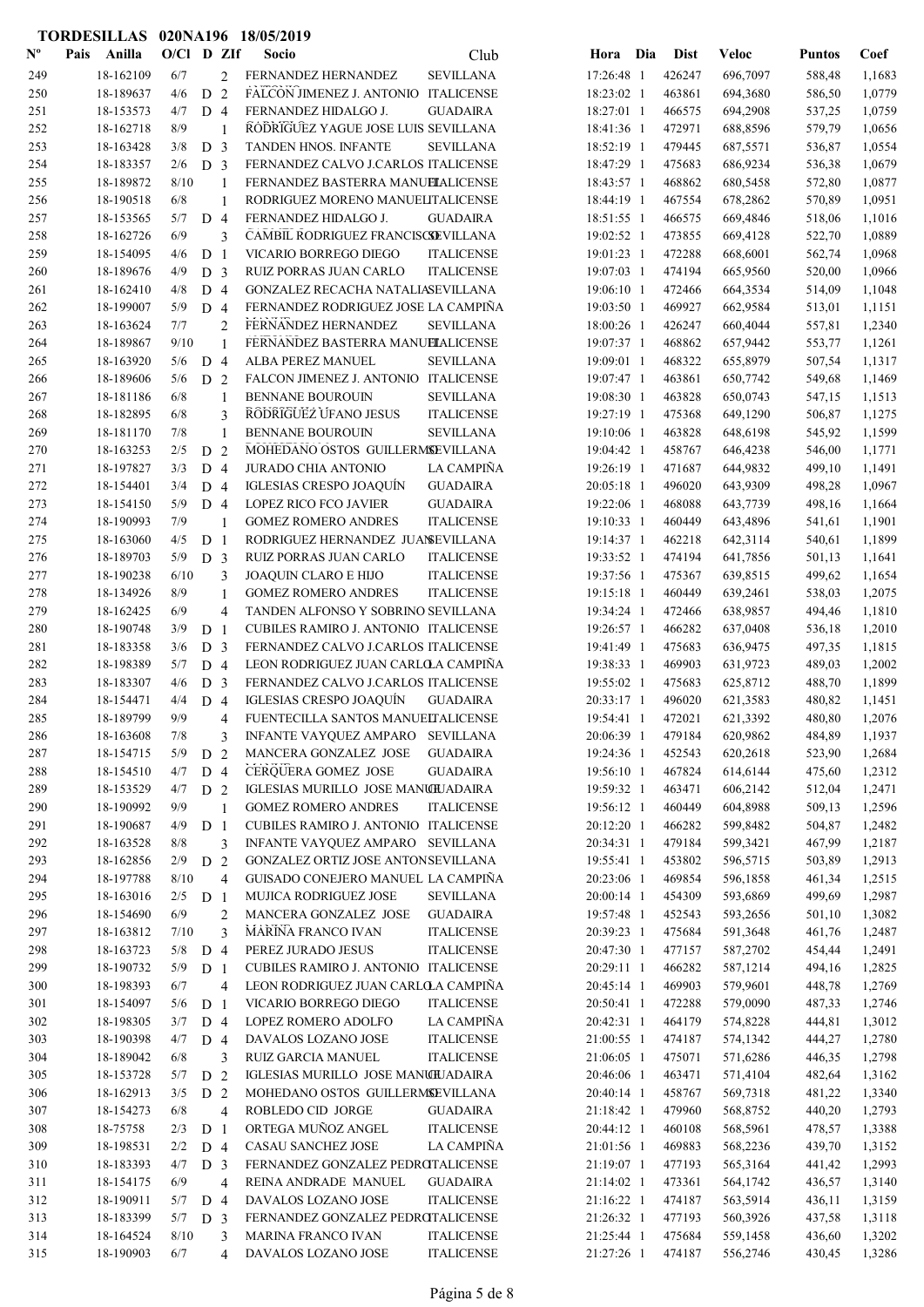|                           | TORDESILLAS 020NA196 18/05/2019 |              |                |                |                                           |                   |            |             |              |               |        |
|---------------------------|---------------------------------|--------------|----------------|----------------|-------------------------------------------|-------------------|------------|-------------|--------------|---------------|--------|
| $\mathbf{N}^{\mathbf{o}}$ | Pais<br>Anilla                  | $O/C1$ D ZIf |                |                | Socio                                     | Club              | Hora Dia   | <b>Dist</b> | <b>Veloc</b> | <b>Puntos</b> | Coef   |
| 316                       | 18-154840                       | 6/9          |                | 4              | LOPEZ RICO FCO JAVIER                     | <b>GUADAIRA</b>   | 21:20:35 1 | 468088      | 553,5681     | 428,36        | 1,3502 |
| 317                       | 18-163504                       | 4/8          | D <sub>3</sub> |                | TANDEN HNOS. INFANTE                      | <b>SEVILLANA</b>  | 21:44:11 1 | 479445      | 551,6040     | 430,71        | 1,3224 |
| 318                       | 18-199112                       | 4/7          | $D_4$          |                | LOPEZ ROMERO ADOLFO                       | LA CAMPIÑA        | 21:27:36 1 | 464179      | 544,4276     | 421,29        | 1,3702 |
| 319                       | 18-189647                       | 6/9          |                | 3              | RUIZ PORRAS JUAN CARLO                    | <b>ITALICENSE</b> | 21:47:03 1 | 474194      | 543,7693     | 424,60        | 1,3454 |
| 320                       | 18-190802                       | 6/7          |                | $\mathbf{1}$   | <b>GAMEZ CASTRO M.ANGEL</b>               | <b>ITALICENSE</b> | 21:40:49 1 | 460108      | 531,4150     | 447,28        | 1,3910 |
| 321                       | 18-154716                       | 7/9          |                | $\overline{2}$ | MANCERA GONZALEZ JOSE                     | <b>GUADAIRA</b>   | 21:28:13 1 | 452543      | 530,3963     | 448,00        | 1,4186 |
| 322                       | 18-153114                       | 5/7          | D <sub>4</sub> |                | TORO FERNANDEZ MANUEL                     | <b>GUADAIRA</b>   | 07:40:13 2 | 479421      | 501,3728     | 387,97        | 1,3433 |
| 323                       | 18-154249                       | 7/8          |                | $\overline{4}$ | ROBLEDO CID JORGE                         | <b>GUADAIRA</b>   | 08:02:57 2 | 479960      | 490,2804     | 379,38        | 1,3459 |
| 324                       | 18-163515                       | 5/8          | D <sub>3</sub> |                | TANDEN HNOS. INFANTE                      | <b>SEVILLANA</b>  | 08:03:47 2 | 479445      | 489,3378     | 382,09        | 1,3516 |
| 325                       | 18-183213                       | 8/8          |                | 3              | PALMA CIFUENTES F.MANUEL ITALICENSE       |                   | 08:00:59 2 | 477324      | 488,5692     | 381,49        | 1,3618 |
| 326                       | 18-189135                       | 4/6          | D <sub>1</sub> |                | LERDO DE TEJADA PEREZ DE ITALICENSE       |                   | 07:39:09 2 | 466338      | 488,2354     | 410,93        | 1,3981 |
| 327                       | 18-163759                       | 9/10         |                | 3              | <b>MARINA FRANCO IVAN</b>                 | <b>ITALICENSE</b> | 08:07:13 2 | 475684      | 483,8038     | 377,77        | 1,3749 |
| 328                       | 18-189134                       | 5/6          | D <sub>1</sub> |                | LERDO DE TEJADA PEREZ DE ITALICENSE       |                   | 07:53:12 2 | 466338      | 481,1577     | 404,98        | 1,4067 |
| 329                       | 18-189054                       | 7/8          |                | 3              | RUIZ GARCIA MANUEL                        | <b>ITALICENSE</b> | 08:12:14 2 | 475071      | 480,7276     | 375,37        | 1,3851 |
| 330                       | 18-190637                       | 6/9          |                | 1              | CUBILES RAMIRO J. ANTONIO ITALICENSE      |                   | 07:55:46 2 | 466282      | 479,8292     | 403,86        | 1,4155 |
| 331                       | 18-163730                       | 6/8          |                | $\overline{4}$ | PEREZ JURADO JESUS                        | <b>ITALICENSE</b> | 08:20:09 2 | 477157      | 479,0012     | 370,66        | 1,3874 |
| 332                       | 18-154569                       | 4/6          | D <sub>4</sub> |                | PEREZ NIETO JACOB                         | <b>GUADAIRA</b>   | 08:37:49 2 | 485054      | 478,4435     | 370,23        | 1,3689 |
| 333                       | 18-163396                       | 6/8          |                | 3              | <b>TANDEN HNOS. INFANTE</b>               | <b>SEVILLANA</b>  | 08:26:07 2 | 479445      | 478,4323     | 373,58        | 1,3891 |
| 334                       | 18-153101                       | 6/7          |                | $\overline{4}$ | TORO FERNANDEZ MANUEL                     | <b>GUADAIRA</b>   | 08:27:02 2 | 479421      | 477,9712     | 369,86        | 1,3933 |
| 335                       | 18-190218                       | 7/10         |                | 3              | <b>JOAQUIN CLARO E HIJO</b>               | <b>ITALICENSE</b> | 08:18:35 2 | 475367      | 477,9559     | 373,21        | 1,4094 |
| 336                       | 18-189460                       | 4/5          | D              | $\overline{1}$ | GUTIERREZ GUTIERREZ PACO ITALICENSE       |                   | 07:53:26 2 | 462923      | 477,5192     | 401,91        | 1,4516 |
| 337                       | 18-197749                       | 9/10         |                | $\overline{4}$ | GUISADO CONEJERO MANUEL LA CAMPIÑA        |                   | 08:08:27 2 | 469854      | 477,2756     | 369,32        | 1,4345 |
| 338                       | 18-162870                       | 3/9          | D <sub>2</sub> |                | <b>GONZALEZ ORTIZ JOSE ANTONSEVILLANA</b> |                   | 07:37:52 2 | 453802      | 475,7499     | 401,84        | 1,4896 |
| 339                       | 18-163012                       | 3/5          | D <sub>1</sub> |                | <b>MUJICA RODRIGUEZ JOSE</b>              | <b>SEVILLANA</b>  | 07:42:21 2 | 454309      | 474,0533     | 399,00        | 1,4924 |
| 340                       | 18-183279                       | 5/6          | D <sub>3</sub> |                | FERNANDEZ CALVO J.CARLOS ITALICENSE       |                   | 08:30:25 2 | 475683      | 472,6502     | 369,06        | 1,4295 |
| 341                       | 18-154064                       | 6/6          |                | 1              | VICARIO BORREGO DIEGO                     | <b>ITALICENSE</b> | 08:23:17 2 | 472288      | 472,6267     | 397,79        | 1,4440 |
| 342                       | 18-198620                       | 6/7          |                | $\overline{2}$ | CASADO VEGA JUAN MANUE LA CAMPIÑA         |                   | 08:00:27 2 | 461061      | 472,1809     | 398,83        | 1,4835 |
| 343                       | 18-163809                       | 10/10        |                | 3              | <b>MARINA FRANCO IVAN</b>                 | <b>ITALICENSE</b> | 08:32:40 2 | 475684      | 471,5968     | 368,24        | 1,4421 |
| 344                       | 18-181358                       | 8/8          |                | 1              | <b>BENNANE BOUROUIN</b>                   | <b>SEVILLANA</b>  | 08:08:50 2 | 463828      | 470,9711     | 396,40        | 1,4833 |
| 345                       | 18-162880                       | 4/9          | D              | $\overline{2}$ | GONZALEZ ORTIZ JOSE ANTONSEVILLANA        |                   | 07:47:53 2 | 453802      | 470,8059     | 397,66        | 1,5205 |
| 346                       | 18-181591                       | 3/5          | D <sub>3</sub> |                | CLARO CONTRERAS Fº JAVIER ITALICENSE      |                   | 08:35:26 2 | 475238      | 469,8659     | 366,89        | 1,4561 |
| 347                       | 18-198142                       | 2/4          | D <sub>2</sub> |                | JIMENEZ DIZ JOAQUIN                       | LA CAMPIÑA        | 07:43:26 2 | 450630      | 469,6835     | 396,72        | 1,5401 |
| 348                       | 18-190826                       | 7/7          |                | 1              | <b>GAMEZ CASTRO M.ANGEL</b>               | <b>ITALICENSE</b> | 08:04:56 2 | 460108      | 469,0512     | 394,79        | 1,5127 |
| 349                       | 18-75751                        | 3/3          | D <sub>1</sub> |                | ORTEGA MUÑOZ ANGEL                        | <b>ITALICENSE</b> | 08:05:20 2 | 460108      | 468,8601     | 394,62        | 1,5170 |
| 350                       | 18-153503                       | 6/7          |                | $\overline{4}$ | FERNANDEZ HIDALGO J.                      | <b>GUADAIRA</b>   | 08:22:15 2 | 466575      | 467,3929     | 361,67        | 1,5003 |
| 351                       | 18-189034                       | 6/7          |                | $\mathbf{1}$   | LOPEZ ORTIZ MIGUEL                        | <b>ITALICENSE</b> | 08:09:39 2 | 460223      | 466,9234     | 392,99        | 1,5253 |
| 352                       | 18-163427                       | 7/8          |                | 3              | TANDEN HNOS. INFANTE                      | <b>SEVILLANA</b>  | 08:50:52 2 | 479445      | 466,9009     | 364,57        | 1,4684 |
| 353                       | 18-197777                       | 10/10        |                | 4              | GUISADO CONEJERO MANUEL LA CAMPIÑA        |                   | 08:31:11 2 | 469854      | 466,5030     | 360,99        | 1,5026 |
| 354                       | 18-163022                       | 4/5          | D <sub>1</sub> |                | MUJICA RODRIGUEZ JOSE                     | <b>SEVILLANA</b>  | 07:59:22 2 | 454309      | 465,7828     | 392,03        | 1,5584 |
| 355                       | 18-154670                       | 8/9          |                | $\overline{2}$ | MANCERA GONZALEZ JOSE                     | <b>GUADAIRA</b>   | 07:58:44 2 | 452543      | 464,2736     | 392,15        | 1,5689 |
| 356                       | 18-129180                       | 5/7          | D 4            |                | CERQUERA GOMEZ JOSE                       | <b>GUADAIRA</b>   | 08:36:57 2 | 467824      | 461,8431     | 357,38        | 1,5219 |
| 357                       | 18-154109                       | 7/9          |                | $\overline{4}$ | <b>LOPEZ RICO FCO JAVIER</b>              | <b>GUADAIRA</b>   | 08:42:17 2 | 468088      | 459,6835     | 355,71        | 1,5254 |
| 358                       | 18-163265                       | 7/9          |                | $\overline{4}$ | TANDEN ALFONSO Y SOBRINO SEVILLANA        |                   | 08:52:19 2 | 472466      | 459,4557     | 355,53        | 1,5155 |
| 359                       | 18-162812                       | 7/9          |                | 3              | CAMBIL RODRIGUEZ FRANCISCSEVILLANA        |                   | 09:01:54 2 | 473855      | 456,5517     | 356,49        | 1,5152 |
| 360                       | 18-190420                       | 7/7          |                | $\overline{4}$ | DAVALOS LOZANO JOSE                       | <b>ITALICENSE</b> | 09:02:57 2 | 474187      | 456,4098     | 353,17        | 1,5184 |
| 361                       | 18-190217                       | 8/10         |                | 3              | JOAQUIN CLARO E HIJO                      | <b>ITALICENSE</b> | 09:06:16 2 | 475367      | 456,0896     | 356,13        | 1,5188 |
| 362                       | 18-190207                       | 9/10         |                | 3              | JOAQUIN CLARO E HIJO                      | <b>ITALICENSE</b> | 09:08:52 2 | 475367      | 454,9547     | 355,24        | 1,5230 |
| 363                       | 18-190040                       | 7/8          |                | 3              | RODRIGUEZ UFANO JESUS                     | <b>ITALICENSE</b> | 09:12:57 2 | 475368      | 453,1846     | 353,86        | 1,5272 |
| 364                       | 18-153623                       | 3/5          | D 4            |                | RAYA GUIRADO RAFAEL                       | <b>GUADAIRA</b>   | 08:59:08 2 | 468774      | 452,8634     | 350,43        | 1,5530 |
| 365                       | 18-162871                       | 5/9          | D <sub>2</sub> |                | GONZALEZ ORTIZ JOSE ANTONSEVILLANA        |                   | 08:27:45 2 | 453802      | 452,1066     | 381,87        | 1,6086 |
| 366                       | 18-164026                       | 5/8          | D <sub>4</sub> |                | GONZALEZ RECACHA NATALIASEVILLANA         |                   | 09:13:56 2 | 472466      | 449,9962     | 348,21        | 1,5493 |
| 367                       | 18-162873                       | 6/9          |                | $\overline{c}$ | GONZALEZ ORTIZ JOSE ANTONSEVILLANA        |                   | 08:32:54 2 | 453802      | 449,7988     | 379,92        | 1,6174 |
| 368                       | 18-154824                       | 8/9          |                | $\overline{4}$ | LOPEZ RICO FCO JAVIER                     | <b>GUADAIRA</b>   | 09:04:45 2 | 468088      | 449,7603     | 348,03        | 1,5724 |
| 369                       | 18-189875                       | 10/10        |                | 1              | FERNANDEZ BASTERRA MANUELALICENSE         |                   | 09:12:23 2 | 468862      | 447,2238     | 376,41        | 1,5740 |
| 370                       | 18-163357                       | 8/8          |                | 3              | TANDEN HNOS. INFANTE                      | <b>SEVILLANA</b>  | 09:39:30 2 | 479445      | 445,7880     | 348,09        | 1,5435 |
| 371                       | 18-163057                       | 5/5          | D <sub>1</sub> |                | RODRIGUEZ HERNANDEZ JUANEVILLANA          |                   | 09:01:27 2 | 462218      | 445,5328     | 374,99        | 1,6053 |
| 372                       | 18-189599                       | 6/6          |                | 2              | FALCON JIMENEZ J. ANTONIO ITALICENSE      |                   | 09:07:15 2 | 463861      | 444,6307     | 375,56        | 1,6039 |
| 373                       | 18-198098                       | 6/9          |                | $\overline{4}$ | FERNANDEZ RODRIGUEZ JOSE LA CAMPIÑA       |                   | 09:23:50 2 | 469927      | 443,3971     | 343,11        | 1,5875 |
| 374                       | 18-164960                       | 6/8          |                | 4              | GONZALEZ RECACHA NATALIASEVILLANA         |                   | 09:30:13 2 | 472466      | 443,1238     | 342,89        | 1,5832 |
| 375                       | 18-190362                       | 7/9          |                | 4              | DOMINGUEZ JIMENEZ JUAN                    | <b>ITALICENSE</b> | 09:34:33 2 | 474336      | 443,0769     | 342,86        | 1,5812 |
| 376                       | 18-164630                       | 7/8          |                | $\overline{4}$ | PEREZ JURADO JESUS                        | <b>ITALICENSE</b> | 09:44:22 2 | 477157      | 441,6621     | 341,76        | 1,5760 |
| 377                       | 18-163713                       | 8/8          |                | 4              | PEREZ JURADO JESUS                        | <b>ITALICENSE</b> | 09:45:11 2 | 477157      | 441,3285     | 341,50        | 1,5802 |
| 378                       | 18-183316                       | 6/6          |                | 3              | FERNANDEZ CALVO J.CARLOS ITALICENSE       |                   | 09:44:25 2 | 475683      | 440,2774     | 343,78        | 1,5893 |
| 379                       | 18-154577                       | 5/6          | D 4            |                | PEREZ NIETO JACOB                         | <b>GUADAIRA</b>   | 10:08:15 2 | 485054      | 439,2610     | 339,90        | 1,5627 |
| 380                       | 18-189525                       | 7/8          |                | $\overline{2}$ | T. HERMANOS DOMINGUEZ                     | <b>ITALICENSE</b> | 08:47:57 2 | 449650      | 439,1328     | 370,91        | 1,6902 |
| 381                       | 18-190664                       | 7/9          |                | $\mathbf{1}$   | CUBILES RAMIRO J. ANTONIO ITALICENSE      |                   | 09:28:53 2 | 466282      | 437,8714     | 368,54        | 1,6342 |
| 382                       | 18-162683                       | 9/9          |                | $\mathbf{1}$   | RODRIGUEZ YAGUE JOSE LUIS SEVILLANA       |                   | 09:45:54 2 | 472971      | 437,1670     | 367,95        | 1,6153 |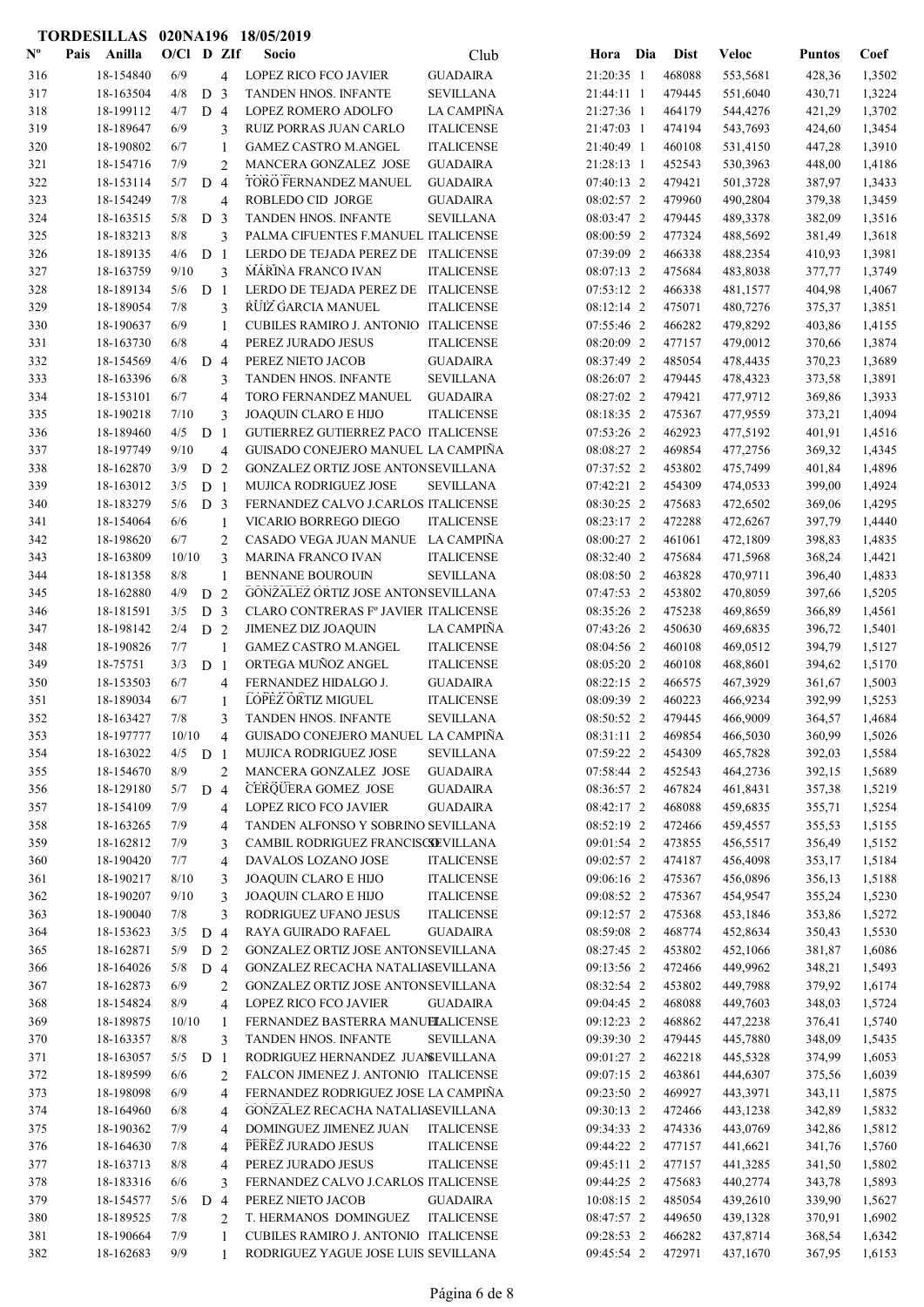|                           | TORDESILLAS 020NA196 18/05/2019 |              |                |                |                                      |                   |              |             |              |               |        |
|---------------------------|---------------------------------|--------------|----------------|----------------|--------------------------------------|-------------------|--------------|-------------|--------------|---------------|--------|
| $\mathbf{N}^{\mathbf{o}}$ | Anilla<br>Pais                  | $O/CI$ D ZIf |                |                | Socio                                | Club              | Hora Dia     | <b>Dist</b> | <b>Veloc</b> | <b>Puntos</b> | Coef   |
| 383                       | 18-154205                       | 7/9          |                | 4              | REINA ANDRADE MANUEL                 | <b>GUADAIRA</b>   | 09:48:11 2   | 473361      | 436,6060     | 337,85        | 1,6182 |
| 384                       | 18-162764                       | 8/9          |                | 3              | CAMBIL RODRIGUEZ FRANCISCSEVILLANA   |                   | 09:49:20 2   | 473855      | 436,5986     | 340,91        | 1,6207 |
| 385                       | 18-189660                       | 7/9          |                | 3              | RUIZ PORRAS JUAN CARLO               | <b>ITALICENSE</b> | 09:50:10 2   | 474194      | 436,5757     | 340,89        | 1,6238 |
| 386                       | 18-162431                       | 8/9          |                | $\overline{4}$ | TANDEN ALFONSO Y SOBRINO SEVILLANA   |                   | 09:46:20 2   | 472466      | 436,5254     | 337,79        | 1,6340 |
| 387                       | 18-162968                       | 4/5          | D <sub>2</sub> |                | MOHEDANO OSTOS GUILLERMSEVILLANA     |                   | 09:18:51 2   | 458767      | 434,9121     | 367,35        | 1,6871 |
| 388                       | 18-190519                       | 7/8          |                | $\mathbf{1}$   | RODRIGUEZ MORENO MANUELITALICENSE    |                   | 09:43:46 2   | 467554      | 433,0139     | 364,45        | 1,6597 |
| 389                       | 18-198303                       | 5/7          | D <sub>4</sub> |                | LOPEZ ROMERO ADOLFO                  | <b>LA CAMPIÑA</b> | 09:36:04 2   | 464179      | 432,9759     | 335,04        | 1,6761 |
| 390                       | 18-153579                       | 7/7          |                | $\overline{4}$ | FERNANDEZ HIDALGO J.                 | <b>GUADAIRA</b>   | 09:42:48 2   | 466575      | 432,4944     | 334,67        | 1,6718 |
| 391                       | 18-198659                       | 7/7          |                | $\overline{c}$ | CASADO VEGA JUAN MANUE LA CAMPIÑA    |                   | 09:30:32 2   | 461061      | 432,2987     | 365,14        | 1,6961 |
| 392                       | 18-162429                       | 9/9          |                | $\overline{4}$ | TANDEN ALFONSO Y SOBRINO SEVILLANA   |                   | 09:58:15 2   | 472466      | 431,7715     | 334,11        | 1,6594 |
| 393                       | 18-153022                       | 1/2          | D 2            |                | CARRANZA ARTEAGA                     | <b>GUADAIRA</b>   | 09:47:50 2   | 465723      | 429,6998     | 362,94        | 1,6877 |
| 394                       | 18-164395                       | 6/7          |                | 3              | INFANTE MARQUEZ MIGUEL SEVILLANA     |                   | 10:22:52 2   | 479184      | 428,2762     | 334,41        | 1,6445 |
| 395                       | 18-190427                       | 2/2          | D <sub>4</sub> |                | VEGUILLA DAVALOS AGUSTIN ITALICENSE  |                   | 09:56:57 2   | 467246      | 427,5090     | 330,81        | 1,6908 |
| 396                       | 18-190673                       | 8/9          |                | 1              | CUBILES RAMIRO J. ANTONIO ITALICENSE |                   | 09:58:41 2   | 466282      | 425,9515     | 358,51        | 1,6985 |
| 397                       | 18-153742                       | 6/7          |                | $\overline{2}$ | IGLESIAS MURILLO JOSE MANUEJADAIRA   |                   | 09:57:01 2   | 463471      | 424,0292     | 358,15        | 1,7132 |
| 398                       | 18-189701                       | 8/9          |                | 3              | RUIZ PORRAS JUAN CARLO               | <b>ITALICENSE</b> | $10:22:44$ 2 | 474194      | 423,8669     | 330,97        | 1,6786 |
| 399                       | 18-154181                       | 8/9          |                | $\overline{4}$ | REINA ANDRADE MANUEL                 | <b>GUADAIRA</b>   | 10:21:47 2   | 473361      | 423,4819     | 327,69        | 1,6858 |
| 400                       | 18-154188                       | 9/9          |                | $\overline{4}$ | REINA ANDRADE MANUEL                 | <b>GUADAIRA</b>   | 10:26:19 2   | 473361      | 421,7713     | 326,37        | 1,6900 |
| 401                       | 18-190247                       | 10/10        |                | 3              | <b>JOAQUIN CLARO E HIJO</b>          | <b>ITALICENSE</b> | 10:31:36 2   | 475367      | 421,5741     | 329,18        | 1,6871 |
| 402                       | 18-183384                       | 6/7          |                | 3              | FERNANDEZ GONZALEZ PEDROTALICENSE    |                   | 10:40:02 2   | 477193      | 420,0519     | 327,99        | 1,6849 |
| 403                       | 18-183387                       | 7/7          |                | 3              | FERNANDEZ GONZALEZ PEDROTALICENSE    |                   | 10:41:07 2   | 477193      | 419,6518     | 327,68        | 1,6890 |
| 404                       | 18-198141                       | 3/4          | D <sub>2</sub> |                | <b>JIMENEZ DIZ JOAQUIN</b>           | <b>LA CAMPIÑA</b> | 09:41:21 2   | 450630      | 418,2763     | 353,30        | 1,7930 |
| 405                       | 18-162912                       | 5/5          | D <sub>2</sub> |                | MOHEDANO OSTOS GUILLERMSEVILLANA     |                   | 10:09:10 2   | 458767      | 415,1111     | 350,62        | 1,7656 |
| 406                       | 18-164362                       | 7/8          |                | $\overline{4}$ | GONZALEZ RECACHA NATALIASEVILLANA    |                   | 10:47:21 2   | 472466      | 413,2295     | 319,76        | 1,7186 |
| 407                       | 18-181596                       | 4/5          | D <sub>3</sub> |                | CLARO CONTRERAS Fº JAVIER ITALICENSE |                   | 10:56:07 2   | 475238      | 412,4912     | 322,09        | 1,7128 |
| 408                       | 18-153631                       | 4/5          | D <sub>4</sub> |                | RAYA GUIRADO RAFAEL                  | <b>GUADAIRA</b>   | 10:40:42 2   | 468774      | 412,3990     | 319,12        | 1,7407 |
| 409                       | 18-198379                       | 6/7          |                | $\overline{4}$ | LOPEZ ROMERO ADOLFO                  | LA CAMPIÑA        | 10:32:01 2   | 464179      | 411,5001     | 318,42        | 1,7623 |
| 410                       | 18-181600                       | 5/5          | D <sub>3</sub> |                | CLARO CONTRERAS Fº JAVIER ITALICENSE |                   | $11:01:32$ 2 | 475238      | 410,5610     | 320,58        | 1,7255 |
| 411                       | 18-189941                       | 9/9          |                | $\overline{4}$ | T.LOPEZ COLLANTES E HIJO.            | <b>ITALICENSE</b> | 11:07:06 2   | 475323      | 408,6691     | 316,23        | 1,7294 |
| 412                       | 18-153160                       | 7/7          |                | $\overline{4}$ | TORO FERNANDEZ MANUEL                | <b>GUADAIRA</b>   | 11:25:32 2   | 479421      | 405,7617     | 313,98        | 1,7187 |
| 413                       | 18-189519                       | 8/8          |                | 2              | T. HERMANOS DOMINGUEZ                | <b>ITALICENSE</b> | 10:13:07 2   | 449650      | 405,4127     | 342,43        | 1,8370 |
| 414                       | 18-189123                       | 6/6          |                | 1              | LERDO DE TEJADA PEREZ DE             | <b>ITALICENSE</b> | 10:55:31 2   | 466338      | 404,9772     | 340,86        | 1,7755 |
| 415                       | 18-163937                       | 6/6          |                | $\overline{4}$ | ALBA PEREZ MANUEL                    | <b>SEVILLANA</b>  | 11:14:20 2   | 468322      | 400,1612     | 309,65        | 1,7723 |
| 416                       | 18-189704                       | 9/9          |                | 3              | RUIZ PORRAS JUAN CARLO               | <b>ITALICENSE</b> | 11:29:56 2   | 474194      | 399,8488     | 312,22        | 1,7546 |
| 417                       | 18-198147                       | 4/4          | D 2            |                | <b>JIMENEZ DIZ JOAQUIN</b>           | LA CAMPIÑA        | 10:33:19 2   | 450630      | 399,0289     | 337,04        | 1,8507 |
| 418                       | 18-162747                       | 9/9          |                | 3              | CAMBIL RODRIGUEZ FRANCISCSEVILLANA   |                   | 11:32:12 2   | 473855      | 398,8007     | 311,40        | 1,7643 |
| 419                       | 18-190349                       | 8/9          |                | 4              | DOMINGUEZ JIMENEZ JUAN               | <b>ITALICENSE</b> | 11:44:01 2   | 474336      | 395,2745     | 305,87        | 1,7667 |
| 420                       | 18-154790                       | $8/8$        |                | 4              | ROBLEDO CID JORGE                    | <b>GUADAIRA</b>   | 11:58:34 2   | 479960      | 395,1697     | 305,79        | 1,7501 |
| 421                       | 18-198091                       | 7/9          |                | $\overline{4}$ | FERNANDEZ RODRIGUEZ JOSE LA CAMPIÑA  |                   | 11:34:45 2   | 469927      | 394,6479     | 305,38        | 1,7918 |
| 422                       | 18-198110                       | 8/9          |                | $\overline{4}$ | FERNANDEZ RODRIGUEZ JOSE LA CAMPIÑA  |                   | 11:50:34 2   | 469927      | 389,4745     | 301,38        | 1,7960 |
| 423                       | 18-190624                       | 9/9          |                | 1              | CUBILES RAMIRO J. ANTONIO ITALICENSE |                   | 11:46:38 2   | 466282      | 387,7175     | 326,33        | 1,8144 |
| 424                       | 18-190036                       | 8/8          |                | 3              | RODRIGUEZ UFANO JESUS                | <b>ITALICENSE</b> | 12:15:28 2   | 475368      | 386,0178     | 301,42        | 1,7839 |
| 425                       | 18-164267                       | 5/5          | D <sub>1</sub> |                | MUJICA RODRIGUEZ JOSE                | <b>SEVILLANA</b>  | 11:37:22 2   | 454309      | 380,6952     | 320,42        | 1,8710 |
| 426                       | 18-198388                       | 7/7          |                | $\overline{4}$ | LEON RODRIGUEZ JUAN CARLOLA CAMPIÑA  |                   | 12:21:30 2   | 469903      | 379,7196     | 293,83        | 1,8131 |
| 427                       | 18-155802                       | 5/5          | D 4            |                | RAYA GUIRADO RAFAEL                  | <b>GUADAIRA</b>   | 12:20:03 2   | 468774      | 379,2516     | 293,47        | 1,8218 |
| 428                       | 18-153007                       | 2/2          | D <sub>2</sub> |                | CARRANZA ARTEAGA                     | <b>GUADAIRA</b>   | 12:12:56 2   | 465723      | 378,9652     | 320,09        | 1,8380 |
| 429                       | 18-154560                       | 6/7          |                | $\overline{4}$ | CERQUERA GOMEZ JOSE                  | <b>GUADAIRA</b>   | 12:31:31 2   | 467824      | 375,0042     | 290,18        | 1,8340 |
| 430                       | 18-189066                       | 8/8          |                | 3              | <b>RUIZ GARCIA MANUEL</b>            | <b>ITALICENSE</b> | 12:51:51 2   | 475071      | 374,7060     | 292,58        | 1,8103 |
| 431                       | 18-197796                       | 2/3          | D <sub>4</sub> |                | RAYA GUIRADO JOSE MANUE GUADAIRA     |                   | 12:41:29 2   | 468591      | 372,6419     | 288,35        | 1,8396 |
| 432                       | 18-155836                       | 3/3          | D <sub>4</sub> |                | RAYA GUIRADO JOSE MANUE GUADAIRA     |                   | 13:04:30 2   | 468591      | 365,9438     | 283,17        | 1,8438 |
| 433                       | 18-163622                       | 7/9          |                | 2              | GONZALEZ ORTIZ JOSE ANTONSEVILLANA   |                   | 12:39:43 2   | 453802      | 361,3888     | 305,24        | 1,9083 |
| 434                       | 18-154128                       | 9/9          |                | $\overline{4}$ | LOPEZ RICO FCO JAVIER                | <b>GUADAIRA</b>   | 13:24:39 2   | 468088      | 359,8877     | 278,48        | 1,8544 |
| 435                       | 18-162843                       | 8/9          |                | 2              | GONZALEZ ORTIZ JOSE ANTONSEVILLANA   |                   | 12:53:04 2   | 453802      | 357,5872     | 302,03        | 1,9171 |
| 436                       | 18-163276                       | 8/8          |                | $\overline{4}$ | GONZALEZ RECACHA NATALIASEVILLANA    |                   | 13:59:59 2   | 472466      | 353,6466     | 273,65        | 1,8456 |
| 437                       | 18-154591                       | 6/6          |                | $\overline{4}$ | PEREZ NIETO JACOB                    | <b>GUADAIRA</b>   | 15:03:26 2   | 485054      | 346,6074     | 268,21        | 1,8019 |
| 438                       | 18-153536                       | 7/7          |                | $\overline{2}$ | IGLESIAS MURILLO JOSE MANCIUADAIRA   |                   | 14:19:37 2   | 463471      | 341,8894     | 288,77        | 1,8901 |
| 439                       | 18-190559                       | 7/7          |                | 1              | <b>LOPEZ ORTIZ MIGUEL</b>            | <b>ITALICENSE</b> | 14:33:31 2   | 460223      | 336,0478     | 282,84        | 1,9078 |
| 440                       | 18-154544                       | 7/7          |                | $\overline{4}$ | CERQUERA GOMEZ JOSE                  | <b>GUADAIRA</b>   | 15:07:01 2   | 467824      | 333,4415     | 258,02        | 1,8810 |
| 441                       | 18-163623                       | 9/9          |                | $\overline{2}$ | GONZALEZ ORTIZ JOSE ANTONSEVILLANA   |                   | 14:28:24 2   | 453802      | 332,6019     | 280,93        | 1,9436 |
| 442                       | 18-198089                       | 9/9          |                | $\overline{4}$ | FERNANDEZ RODRIGUEZ JOSE LA CAMPIÑA  |                   | 15:17:53 2   | 469927      | 332,3662     | 257,19        | 1,8811 |
| 443                       | 18-198361                       | 7/7          |                | 4              | LOPEZ ROMERO ADOLFO                  | LA CAMPIÑA        | 15:01:36 2   | 464179      | 332,1258     | 257,00        | 1,9087 |
| 444                       | 18-154706                       | 9/9          |                | $\overline{c}$ | MANCERA GONZALEZ JOSE                | <b>GUADAIRA</b>   | 14:40:13 2   | 452543      | 328,8312     | 277,74        | 1,9622 |
| 445                       | 18-181265                       | 5/5          | D <sub>1</sub> |                | GUTIERREZ GUTIERREZ PACO ITALICENSE  |                   | 16:07:27 2   | 462923      | 316,3231     | 266,24        | 1,9226 |
| 446                       | 18-164791                       | 7/7          |                | 3              | INFANTE MARQUEZ MIGUEL SEVILLANA     |                   | 18:11:13 2   | 479184      | 301,9021     | 235,73        | 1,8615 |
| 447                       | 18-190517                       | 8/8          |                | 1              | RODRIGUEZ MORENO MANUELITALICENSE    |                   | 18:11:14 2   | 467554      | 294,5717     | 247,93        | 1,9121 |
| 448                       | 18-190314                       | 9/9          |                | $\overline{4}$ | DOMINGUEZ JIMENEZ JUAN               | <b>ITALICENSE</b> | 20:09:47 2   | 474336      | 278,0752     | 215,18        | 1,8890 |
| 449                       | 18-198021                       | 9/9          |                | $\overline{4}$ | SUAREZ GONZALEZ FRANCISCOA CAMPIÑA   |                   | 20:12:40 2   | 469936      | 275,0308     | 212,82        | 1,9109 |
|                           |                                 |              |                |                |                                      |                   |              |             |              |               |        |